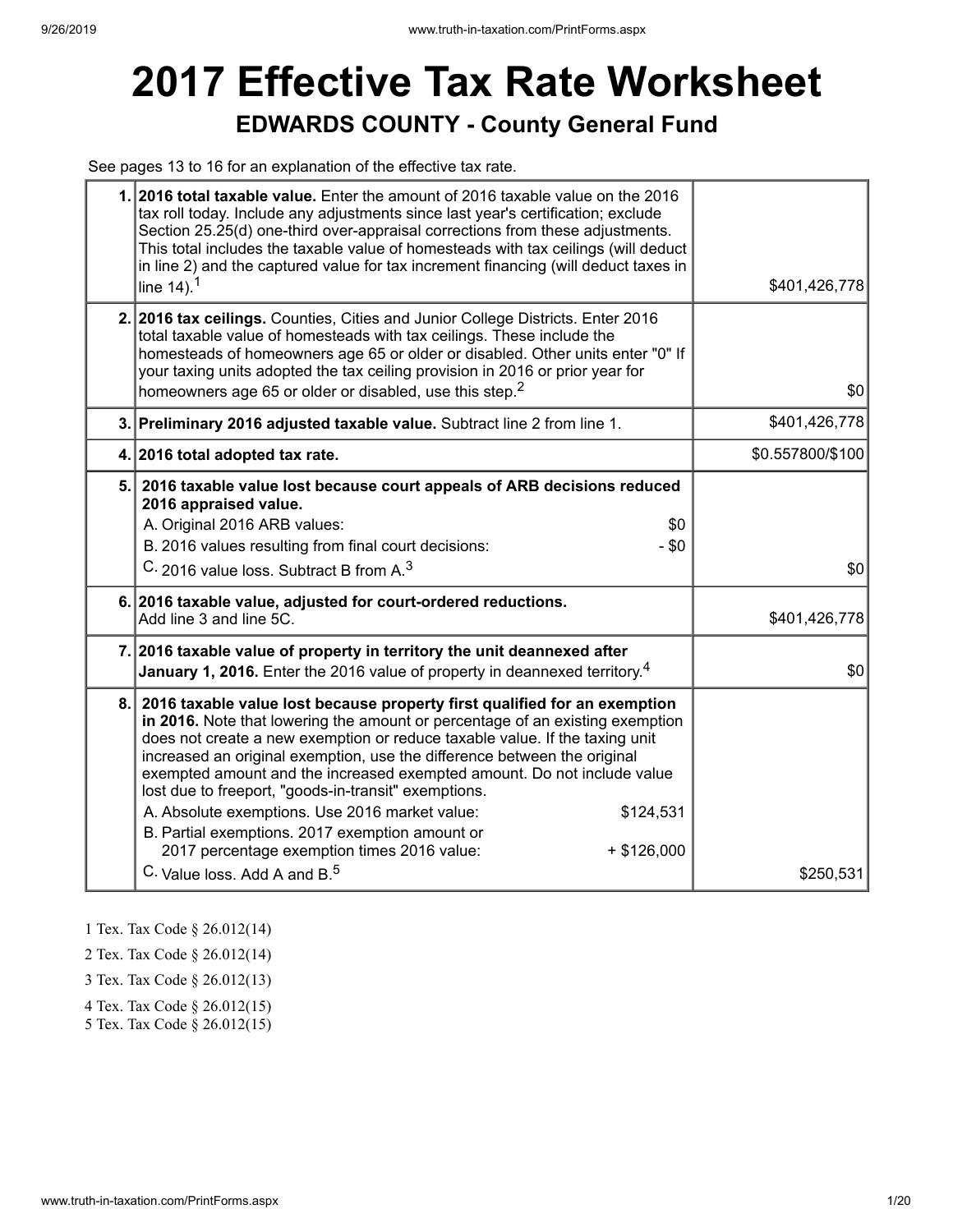## **2017 Effective Tax Rate Worksheet (continued) EDWARDS COUNTY - County General Fund**

| 9.1 | 2016 taxable value lost because property first qualified for agricultural<br>appraisal (1-d or 1-d-1), timber appraisal, recreational/scenic appraisal or<br>public access airport special appraisal in 2017. Use only those properties<br>that first qualified in 2017; do not use properties that qualified in 2016.<br>A. 2016 market value:<br>\$0<br>B. 2017 productivity or special appraised value:<br>- \$0<br>C. Value loss. Subtract B from A. <sup>6</sup> | \$0           |
|-----|-----------------------------------------------------------------------------------------------------------------------------------------------------------------------------------------------------------------------------------------------------------------------------------------------------------------------------------------------------------------------------------------------------------------------------------------------------------------------|---------------|
|     | 10. Total adjustments for lost value. Add lines 7, 8C and 9C.                                                                                                                                                                                                                                                                                                                                                                                                         | \$250,531     |
|     | 11. 2016 adjusted taxable value. Subtract line 10 from line 6.                                                                                                                                                                                                                                                                                                                                                                                                        | \$401,176,247 |
|     | 12. Adjusted 2016 taxes. Multiply line 4 by line 11 and divide by \$100.                                                                                                                                                                                                                                                                                                                                                                                              | \$2,237,761   |
|     | 13. Taxes refunded for years preceding tax year 2016. Enter the amount of<br>taxes refunded by the taxing unit for tax years preceding tax year 2016. Types<br>of refunds include court decisions, Tax Code § 25.25(b) and (c) corrections and<br>Tax Code § 31.11 payment errors. Do not include refunds for tax year 2016.<br>This line applies only to tax years preceding tax year 2016. $^7\,$                                                                   | \$5,384       |
|     | 14. Taxes in tax increment financing (TIF) for tax year 2016. Enter the amount of<br>taxes paid into the tax increment fund for a reinvestment zone as agreed by the<br>taxing unit. If the unit has no 2017 captured appraised value in Line 16D, enter<br>$"0"$ . <sup>8</sup>                                                                                                                                                                                      | \$0           |
|     | 15. Adjusted 2016 taxes with refunds and TIF adjustment. Add lines 12 and 13,<br>subtract line 14.9                                                                                                                                                                                                                                                                                                                                                                   | \$2,243,145   |
|     | 16. Total 2017 taxable value on the 2017 certified appraisal roll today. This<br>value includes only certified values and includes the total taxable value of<br>homesteads with tax ceilings (will deduct in line 18). These homesteads<br>includes homeowners age 65 or older or disabled. <sup>10</sup><br>A. Certified values only:<br>\$416,764,287<br>B. Counties: Include railroad rolling stock values<br>certified by the Comptroller's office:<br>$+$ \$0   |               |

6 Tex. Tax Code § 26.012(15)

7 Tex. Tax Code § 26.012(13)

8 Tex. Tax Code § 26.03(c)

9 Tex. Tax Code § 26.012(13)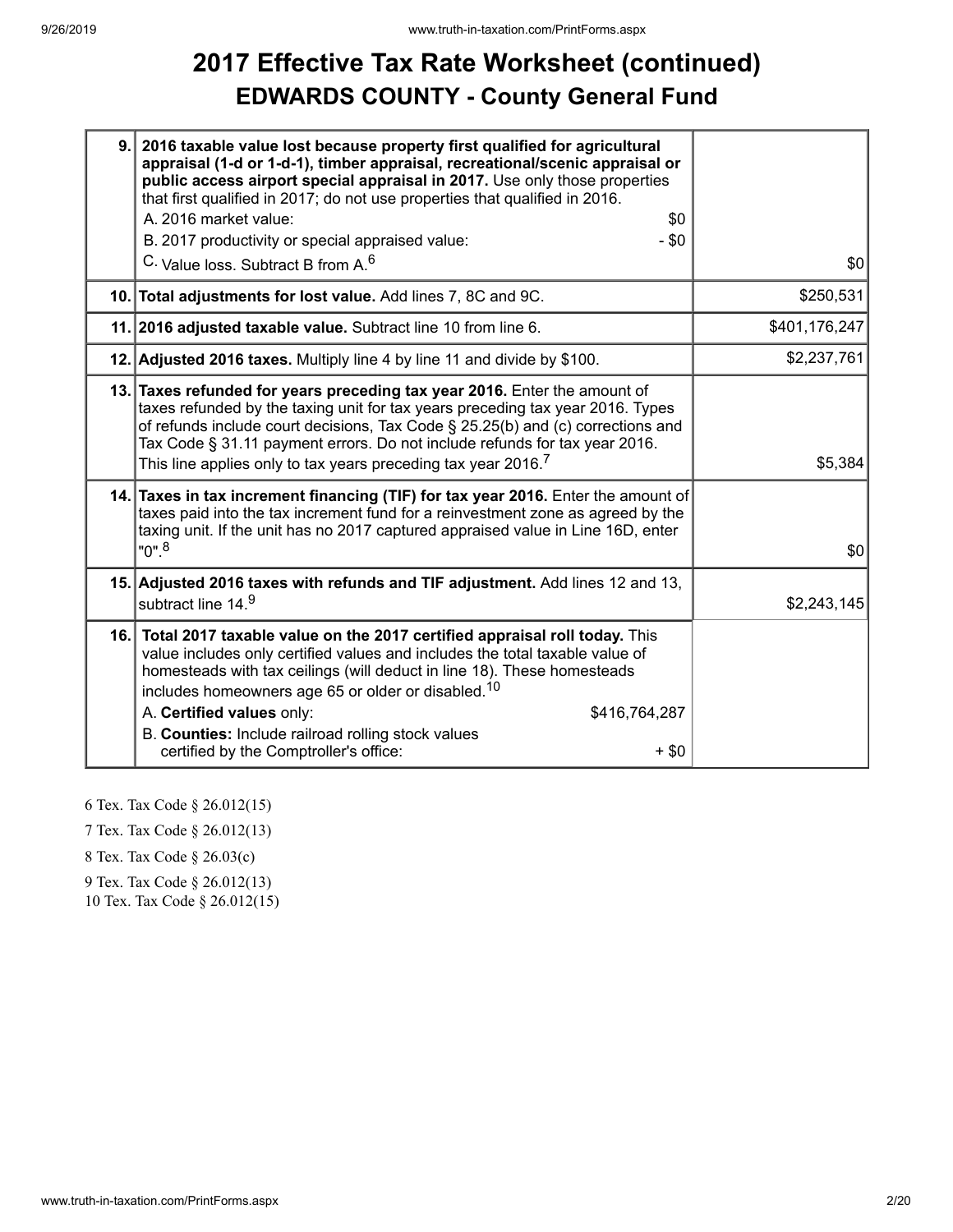## **2017 Effective Tax Rate Worksheet (continued) EDWARDS COUNTY - County General Fund**

| 16.<br>(cont.) | C. Pollution control exemption: Deduct the value<br>of property exempted for the current tax year for<br>the first time as pollution control property:<br>D. Tax increment financing: Deduct the 2017<br>captured appraised value of property taxable by a<br>taxing unit in a tax increment financing zone for<br>which the 2017 taxes will be deposited into the<br>tax increment fund. Do not include any new<br>property value that will be included in line 21<br>below. <sup>11</sup><br>E. Total 2017 value. Add A and B, then subtract C<br>and D.                                                                                                                                                                                                                                                                                                                                                                                                                                                                                                                                                                                                                                                                                                    | $-$ \$0<br>$-$ \$0  | \$416,764,287 |
|----------------|---------------------------------------------------------------------------------------------------------------------------------------------------------------------------------------------------------------------------------------------------------------------------------------------------------------------------------------------------------------------------------------------------------------------------------------------------------------------------------------------------------------------------------------------------------------------------------------------------------------------------------------------------------------------------------------------------------------------------------------------------------------------------------------------------------------------------------------------------------------------------------------------------------------------------------------------------------------------------------------------------------------------------------------------------------------------------------------------------------------------------------------------------------------------------------------------------------------------------------------------------------------|---------------------|---------------|
| 17.            | Total value of properties under protest or not included on certified<br>appraisal roll. <sup>12</sup><br>A. 2017 taxable value of properties under protest.<br>The chief appraiser certifies a list of properties still<br>under ARB protest. The list shows the appraisal<br>district's value and the taxpayer's claimed value, if<br>any or an estimate of the value if the taxpayer<br>wins. For each of the properties under protest,<br>use the lowest of these values. Enter the total<br>value. <sup>13</sup><br>B. 2017 value of properties not under protest or<br>included on certified appraisal roll. The chief<br>appraiser gives taxing units a list of those taxable<br>properties that the chief appraiser knows about<br>but are not included at appraisal roll certification.<br>These properties also are not on the list of<br>properties that are still under protest. On this list<br>of properties, the chief appraiser includes the<br>market value, appraised value and exemptions for<br>the preceding year and a reasonable estimate of<br>the market value, appraised value and<br>exemptions for the current year. Use the lower<br>market, appraised or taxable value (as<br>appropriate). Enter the total value. <sup>14</sup> | \$105,000<br>$+ $0$ |               |

- 11 Tex. Tax Code § 26.03(c)
- 12 Tex. Tax Code § 26.01(c)
- 13 Tex. Tax Code § 26.04 and 26.041

14 Tex. Tax Code § 26.04 and 26.041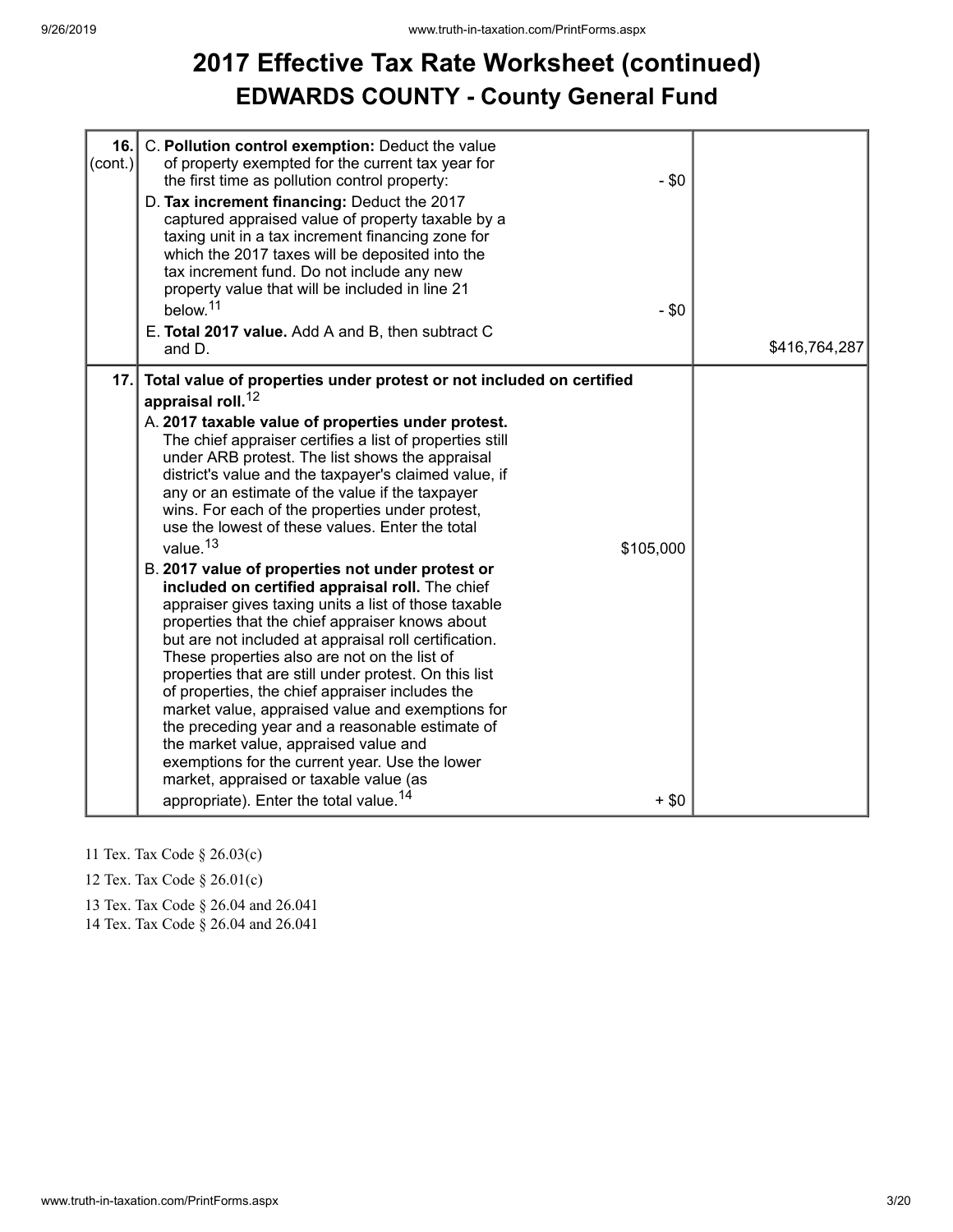### **2017 Effective Tax Rate Worksheet (continued) EDWARDS COUNTY - County General Fund**

| $ cont. \rangle$ | 17. C. Total value under protest or not certified. Add<br>A and B.                                                                                                                                                                                                                                                                                                                                                                                                                                                                                                                                                                             | \$105,000      |
|------------------|------------------------------------------------------------------------------------------------------------------------------------------------------------------------------------------------------------------------------------------------------------------------------------------------------------------------------------------------------------------------------------------------------------------------------------------------------------------------------------------------------------------------------------------------------------------------------------------------------------------------------------------------|----------------|
|                  | 18. 2017 tax ceilings. Counties, cities and junior colleges enter 2017 total taxable<br>value of homesteads with tax ceilings. These include the homesteads of<br>homeowners age 65 or older or disabled. Other taxing units enter "0". If your<br>taxing units adopted the tax ceiling provision in 2016 or prior year for<br>homeowners age 65 or older or disabled, use this step. <sup>15</sup>                                                                                                                                                                                                                                            | \$0            |
|                  | 19. 2017 total taxable value. Add lines 16E and 17C. Subtract line 18.                                                                                                                                                                                                                                                                                                                                                                                                                                                                                                                                                                         | \$416,869,287  |
|                  | 20. Total 2017 taxable value of properties in territory annexed after January<br>1, 2008. Include both real and personal property. Enter the 2017 value of<br>property in territory annexed. <sup>16</sup>                                                                                                                                                                                                                                                                                                                                                                                                                                     | \$0            |
|                  | 21. Total 2017 taxable value of new improvements and new personal property<br>located in new improvements. New means the item was not on the appraisal<br>roll in 2016. An improvement is a building, structure, fixture or fence erected on<br>or affixed to land. New additions to existing improvements may be included if<br>the appraised value can be determined. New personal property in a new<br>improvement must have been brought into the taxing unit after January 1, 2016<br>and be located in a new improvement. New improvements do include property<br>on which a tax abatement agreement has expired for 2017. <sup>17</sup> | \$10,313,533   |
|                  | 22. Total adjustments to the 2017 taxable value. Add lines 20 and 21.                                                                                                                                                                                                                                                                                                                                                                                                                                                                                                                                                                          | \$10,313,533   |
|                  | 23. 2017 adjusted taxable value. Subtract line 22 from line 19.                                                                                                                                                                                                                                                                                                                                                                                                                                                                                                                                                                                | \$406,555,754  |
|                  | 24. 2017 effective tax rate. Divide line 15 by line 23 and multiply by \$100. <sup>18</sup>                                                                                                                                                                                                                                                                                                                                                                                                                                                                                                                                                    | \$0.5517/\$100 |
|                  | 25. COUNTIES ONLY. Add together the effective tax rates for each type of tax the<br>county levies. The total is the 2017 county effective tax rate. <sup>19</sup>                                                                                                                                                                                                                                                                                                                                                                                                                                                                              |                |
|                  | <b>Fund Name</b><br><b>Tax Rate</b><br>${fields.1}$<br>${fields2}$                                                                                                                                                                                                                                                                                                                                                                                                                                                                                                                                                                             | \$0.6707/\$100 |

15 Tex. Tax Code § 26.012(6)

16 Tex. Tax Code § 26.012(17)

17 Tex. Tax Code § 26.012(17)

18 Tex. Tax Code § 26.04(c)

19 Tex. Tax Code § 26.04(d)

A county, city or hospital district that adopted the additional sales tax in November 2016 or in May 2017 must adjust its effective tax rate. *The Additional Sales Tax Rate Worksheet* on page 39 sets out this adjustment. Do not forget to complete the *Additional Sales Tax Rate Worksheet* if the taxing unit adopted the additional sales tax on these dates.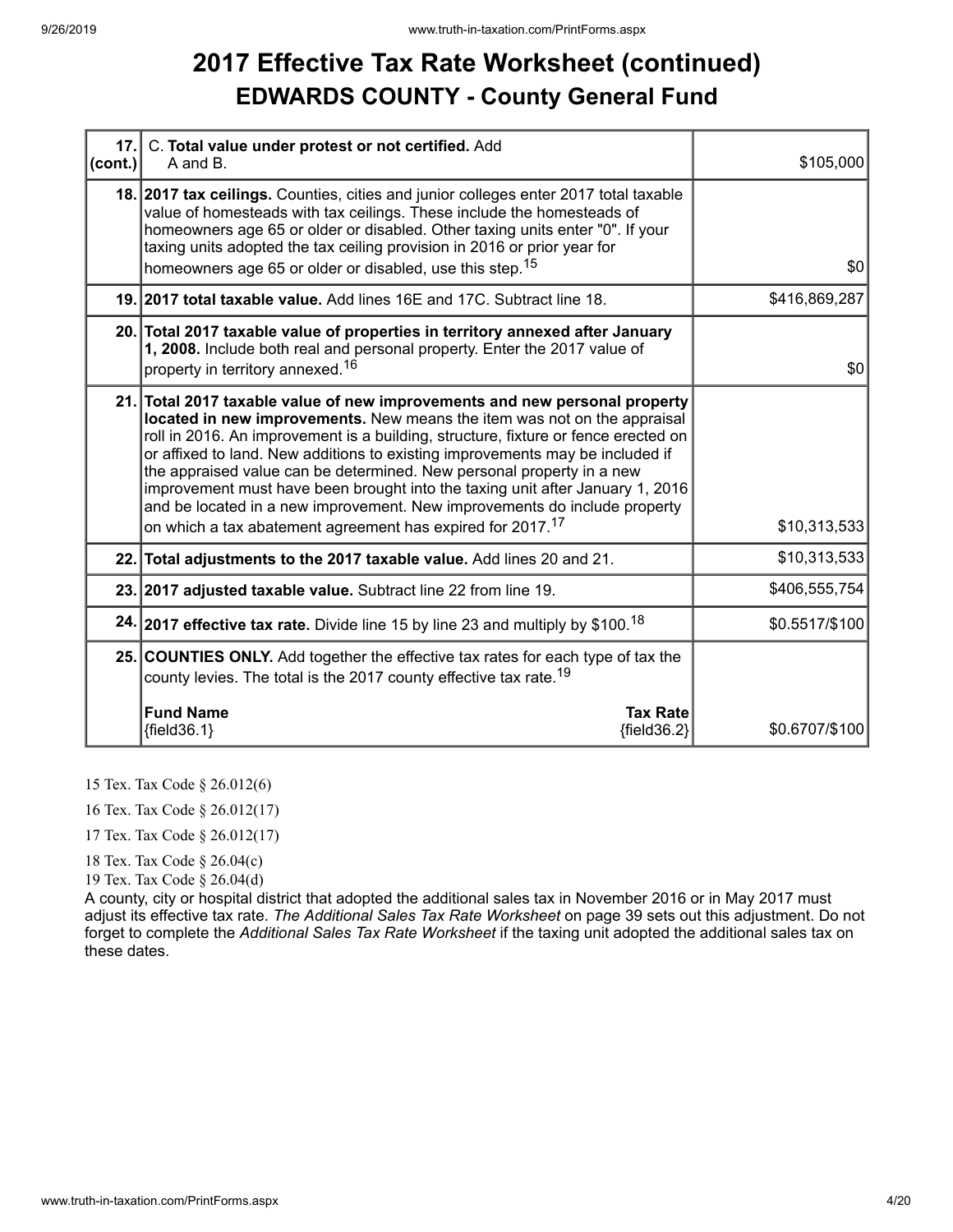# **2017 Rollback Tax Rate Worksheet**

### **EDWARDS COUNTY - County General Fund**

See pages 17 to 21 for an explanation of the rollback tax rate.

|      | 26. 2016 maintenance and operations (M&O) tax rate.                                                                                                                                                                                                                                                                                                                                                                                                                                                                                                                                                                                                                                                                                                                                                                                                                                                                                                                                                                                                                                                                                                                                                                                                                                                                          |                                                | \$0.539000/\$100 |
|------|------------------------------------------------------------------------------------------------------------------------------------------------------------------------------------------------------------------------------------------------------------------------------------------------------------------------------------------------------------------------------------------------------------------------------------------------------------------------------------------------------------------------------------------------------------------------------------------------------------------------------------------------------------------------------------------------------------------------------------------------------------------------------------------------------------------------------------------------------------------------------------------------------------------------------------------------------------------------------------------------------------------------------------------------------------------------------------------------------------------------------------------------------------------------------------------------------------------------------------------------------------------------------------------------------------------------------|------------------------------------------------|------------------|
|      | 27. 2016 adjusted taxable value. Enter the amount from line 11.                                                                                                                                                                                                                                                                                                                                                                                                                                                                                                                                                                                                                                                                                                                                                                                                                                                                                                                                                                                                                                                                                                                                                                                                                                                              |                                                | \$401,176,247    |
| 28.1 | 2016 M&O taxes.<br>A. Multiply line 26 by line 27 and divide by \$100.<br>B. Cities, counties and hospital districts with<br>additional sales tax: Amount of additional sales<br>tax collected and spent on M&O expenses in<br>2016. Enter amount from full year's sales tax<br>revenue spent for M&O in 2016 fiscal year, if any.<br>Other units, enter "0." Counties exclude any<br>amount that was spent for economic development<br>grants from the amount of sales tax spent.<br>C. Counties: Enter the amount for the state criminal<br>justice mandate. If second or later year, the<br>amount is for increased cost above last year's<br>amount. Other units, enter "0."<br>D. Transferring function: If discontinuing all of a<br>department, function or activity and transferring it<br>to another unit by written contract, enter the<br>amount spent by the unit discontinuing the<br>function in the 12 months preceding the month of<br>this calculation. If the unit did not operate this<br>function for this 12-month period, use the amount<br>spent in the last full fiscal year in which the unit<br>operated the function. The unit discontinuing the<br>function will subtract this amount in H below. The<br>unit receiving the function will add this amount in<br>H below. Other units, enter "0." | \$2,162,339<br>$+$ \$0<br>$+$ \$0<br>$+/-$ \$0 |                  |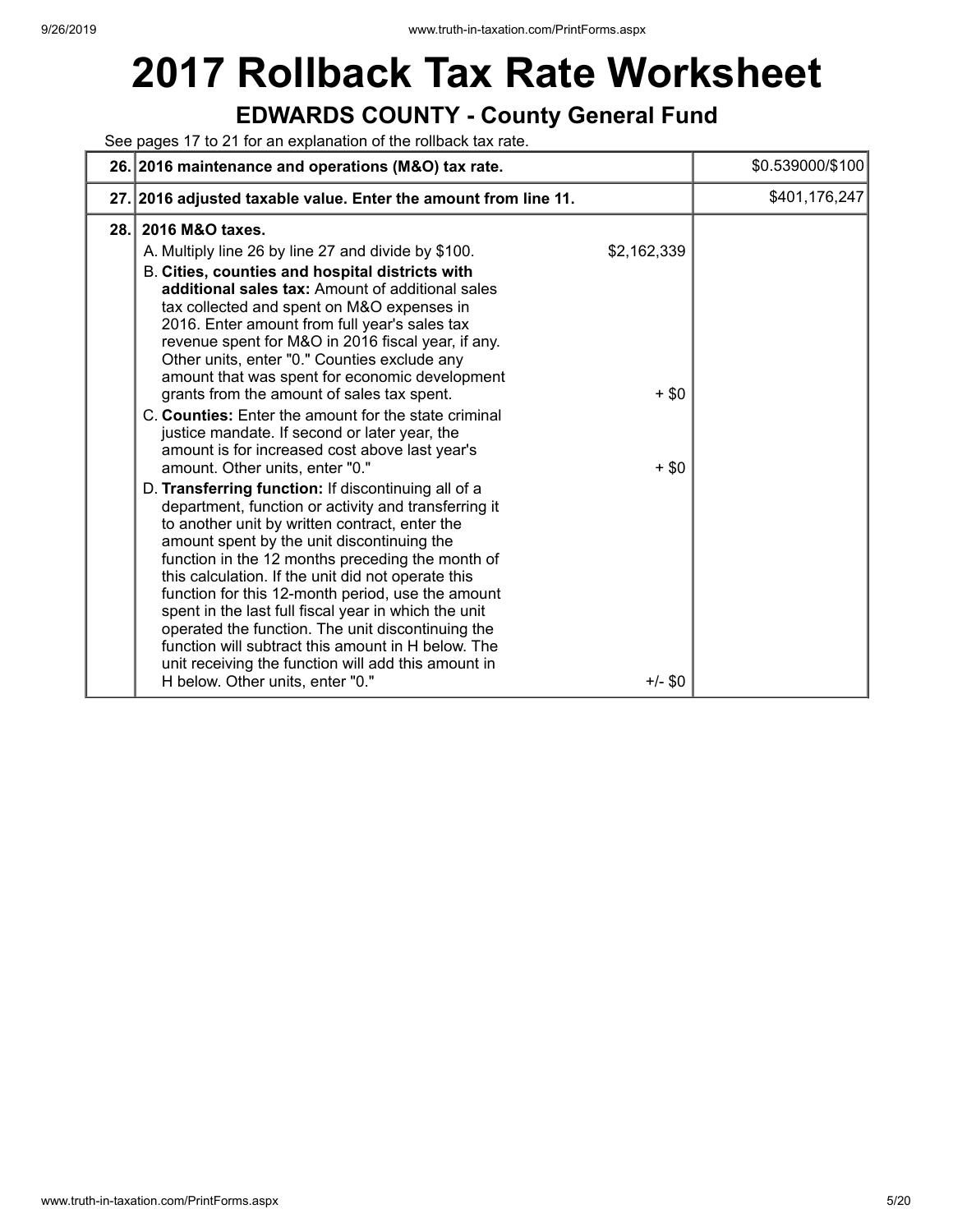### **2017 Rollback Tax Rate Worksheet (continued) EDWARDS COUNTY - County General Fund**

| 28.<br>(cont.) | E. Taxes refunded for years preceding tax year<br>2016: Enter the amount of M&O taxes refunded<br>during the last budget year for tax years<br>preceding tax year 2016. Types of refunds<br>include court decisions, Section 25.25(b) and (c)<br>corrections and Section 31.11 payment errors.<br>Do not include refunds for tax year 2016. This<br>line applies only to tax years preceding tax year<br>$+$ \$5,184<br>2016.<br>F. Enhanced indigent health care expenditures:<br>Enter the increased amount for the current year's<br>enhanced indigent health care expenditures<br>above the preceding tax year's enhanced<br>indigent health care expenditures, less any state<br>assistance.<br>G. Taxes in tax increment financing (TIF): Enter<br>the amount of taxes paid into the tax increment<br>fund for a reinvestment zone as agreed by the<br>taxing unit. If the unit has no 2017 captured<br>appraised value in Line 16D, enter "0."<br>H. Adjusted M&O Taxes. Add A, B, C, E and F. For<br>unit with D, subtract if discontinuing function and | $+$ \$0<br>$-$ \$0 |                |
|----------------|------------------------------------------------------------------------------------------------------------------------------------------------------------------------------------------------------------------------------------------------------------------------------------------------------------------------------------------------------------------------------------------------------------------------------------------------------------------------------------------------------------------------------------------------------------------------------------------------------------------------------------------------------------------------------------------------------------------------------------------------------------------------------------------------------------------------------------------------------------------------------------------------------------------------------------------------------------------------------------------------------------------------------------------------------------------|--------------------|----------------|
|                | add if receiving function. Subtract G.                                                                                                                                                                                                                                                                                                                                                                                                                                                                                                                                                                                                                                                                                                                                                                                                                                                                                                                                                                                                                           |                    | \$2,167,523    |
|                | 29. 2017 adjusted taxable value.<br>Enter line 23 from the Effective Tax Rate Worksheet.                                                                                                                                                                                                                                                                                                                                                                                                                                                                                                                                                                                                                                                                                                                                                                                                                                                                                                                                                                         |                    | \$406,555,754  |
|                | 30. 2017 effective maintenance and operations rate.<br>Divide line 28H by line 29 and multiply by \$100.                                                                                                                                                                                                                                                                                                                                                                                                                                                                                                                                                                                                                                                                                                                                                                                                                                                                                                                                                         |                    | \$0.5331/\$100 |
|                | 31. 2017 rollback maintenance and operation rate.<br>Multiply line 30 by 1.08. (See lines 49 to 52 for additional rate for pollution<br>control expenses.                                                                                                                                                                                                                                                                                                                                                                                                                                                                                                                                                                                                                                                                                                                                                                                                                                                                                                        |                    | \$0.5757/\$100 |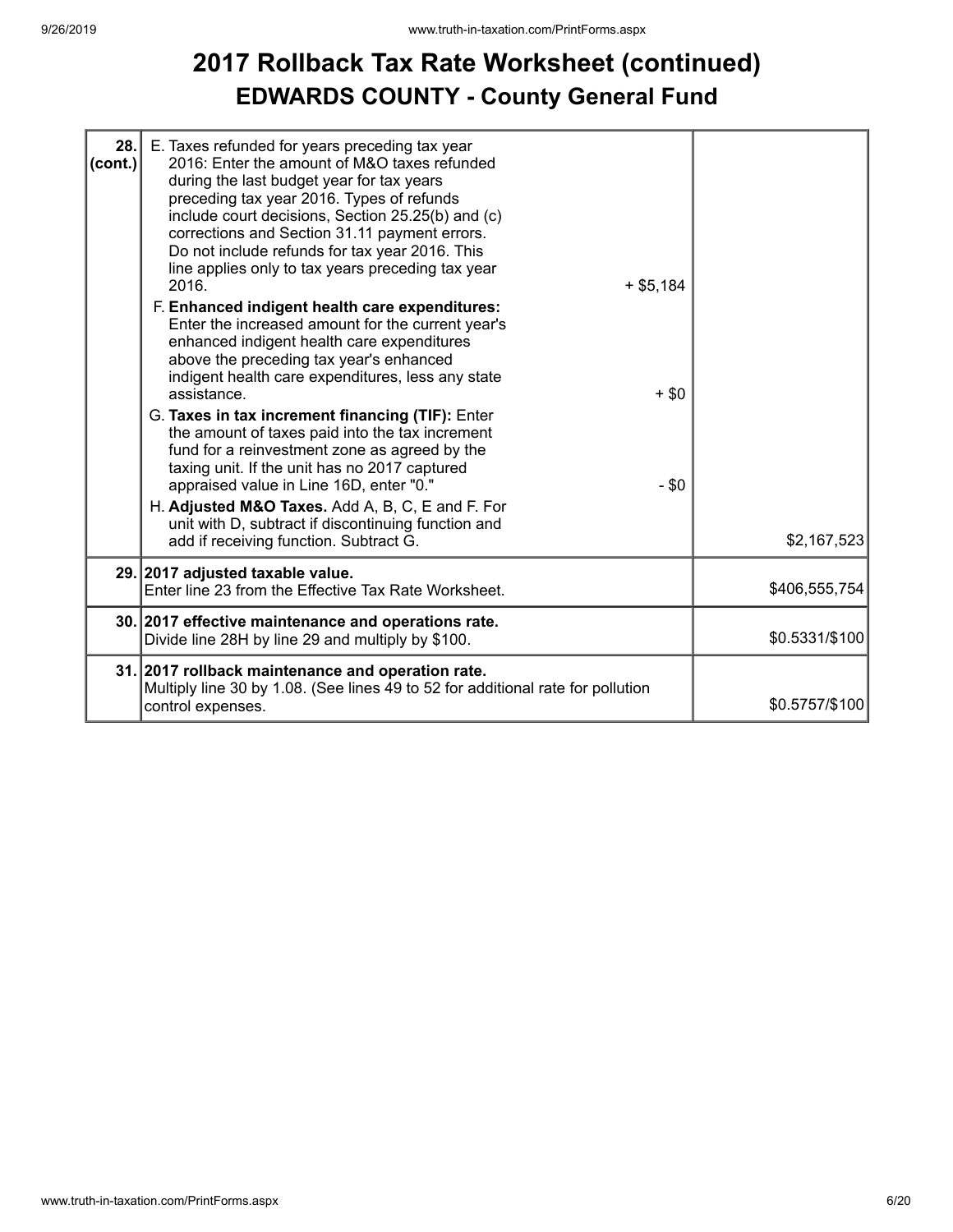## **2017 Rollback Tax Rate Worksheet (continued) EDWARDS COUNTY - County General Fund**

| 32. | Total 2017 debt to be paid with property taxes and additional sales tax<br>revenue.<br>"Debt" means the interest and principal that will be paid on debts that:                                                                                                                                                                                                       |                |
|-----|-----------------------------------------------------------------------------------------------------------------------------------------------------------------------------------------------------------------------------------------------------------------------------------------------------------------------------------------------------------------------|----------------|
|     | (1) are paid by property taxes,<br>(2) are secured by property taxes,<br>(3) are scheduled for payment over a period longer than one year and<br>(4) are not classified in the unit's budget as M&O expenses.                                                                                                                                                         |                |
|     | A: Debt also includes contractual payments to other<br>taxing units that have incurred debts on behalf of<br>this taxing unit, if those debts meet the four<br>conditions above. Include only amounts that will be<br>paid from property tax revenue. Do not include<br>appraisal district budget payments. List the debt in<br>Schedule B: Debt Service.<br>\$84,782 |                |
|     | B: Subtract unencumbered fund amount used to<br>reduce total debt.<br>-\$0                                                                                                                                                                                                                                                                                            |                |
|     | $-\$0$<br>C: Subtract amount paid from other resources.                                                                                                                                                                                                                                                                                                               |                |
|     | D: Adjusted debt. Subtract B and C from A.                                                                                                                                                                                                                                                                                                                            | \$84,782       |
|     | 33. Certified 2016 excess debt collections. Enter the amount certified by the<br>collector.                                                                                                                                                                                                                                                                           | \$430          |
|     | 34. Adjusted 2017 debt. Subtract line 33 from line 32.                                                                                                                                                                                                                                                                                                                | \$84,352       |
|     | 35. Certified 2017 anticipated collection rate. Enter the rate certified by the<br>collector. If the rate is 100 percent or greater, enter 100 percent.                                                                                                                                                                                                               | 96.000000%     |
|     | 36. 2017 debt adjusted for collections. Divide line 34 by line 35.                                                                                                                                                                                                                                                                                                    | \$87,867       |
|     | 37. 2017 total taxable value. Enter the amount on line 19.                                                                                                                                                                                                                                                                                                            | \$416,869,287  |
|     |                                                                                                                                                                                                                                                                                                                                                                       |                |
|     | 38. 2017 debt tax rate. Divide line 36 by line 37 and multiply by \$100.                                                                                                                                                                                                                                                                                              | \$0.0210/\$100 |
|     | 39. 2017 rollback tax rate. Add lines 31 and 38.                                                                                                                                                                                                                                                                                                                      | \$0.5967/\$100 |
|     | 40. COUNTIES ONLY. Add together the rollback tax rates for each type of tax the<br>county levies. The total is the 2017 county rollback tax rate.                                                                                                                                                                                                                     |                |

A taxing unit that adopted the additional sales tax must complete the lines for the *Additional Sales Tax Rate*. A taxing unit seeking additional rollback protection for pollution control expenses completes the *Additional Rollback Protection for Pollution Control*.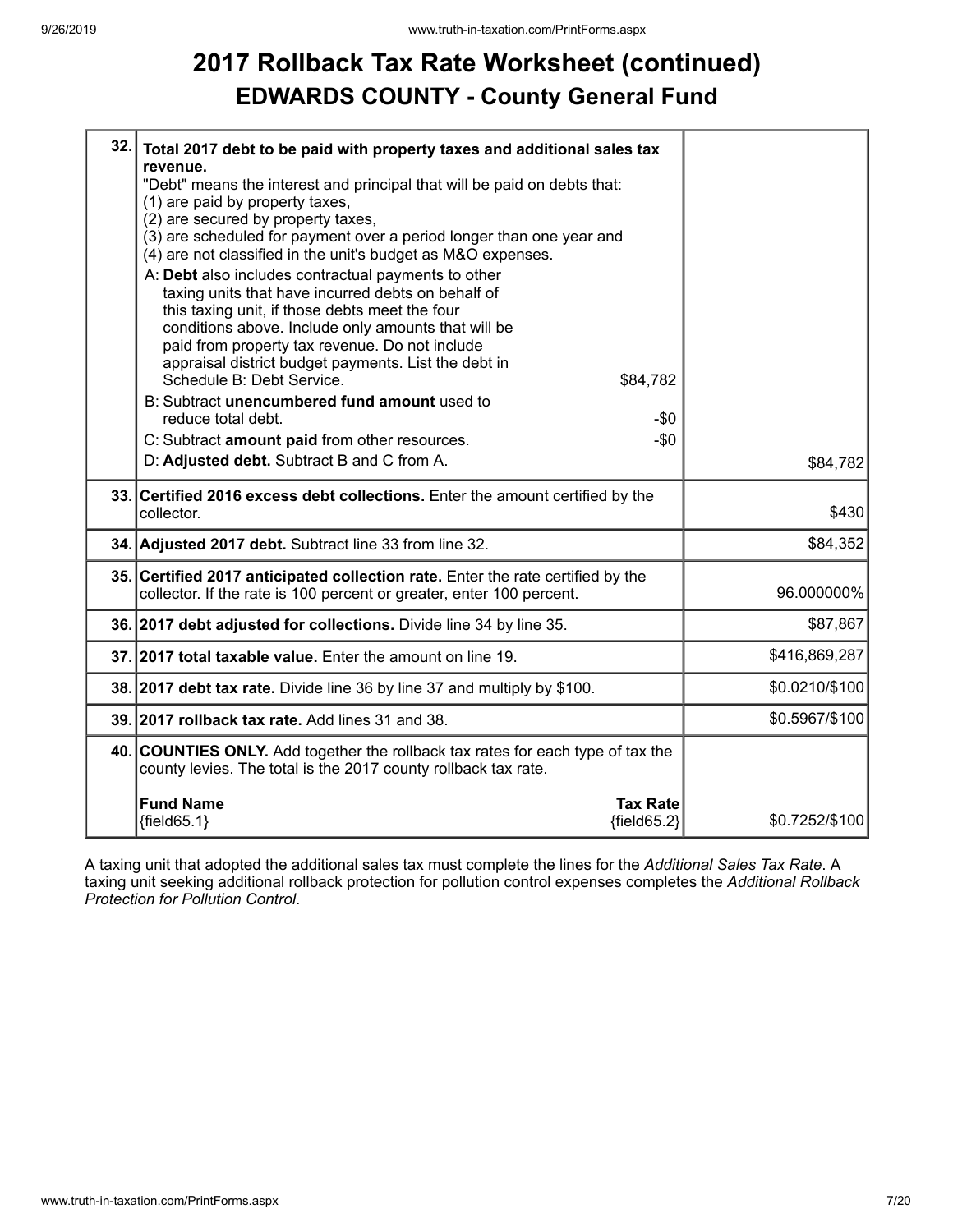### **Additional Sales Tax Rate Worksheet EDWARDS COUNTY - County General Fund**

| 41. Units that adopted the sales tax in August or November 2016, or in January or<br>May 2017. Enter the Comptroller's estimate of taxable sales for the previous<br>four quarters. Units that adopted the sales tax before August 2016, skip this<br>line. | \$0            |
|-------------------------------------------------------------------------------------------------------------------------------------------------------------------------------------------------------------------------------------------------------------|----------------|
| 42. Estimated sales tax revenue. Counties exclude any amount that is or will be<br>spent for economic development grants from the amount of estimated sales tax<br>revenue.                                                                                 |                |
| UNITS THAT ADOPTED THE SALES TAX IN AUGUST OR NOVEMBER<br>2016, OR IN JANUARY OR MAY 2017. Multiply the amount on line 41 by the<br>sales tax rate (.01, .005, or .0025, as applicable) and multiply the result by<br>.95.                                  |                |
| $-OR-$                                                                                                                                                                                                                                                      |                |
| UNITS THAT ADOPTED THE SALES TAX BEFORE AUGUST 2016. Enter<br>the sales tax revenue for the previous four quarters. Do not multiply by .95.                                                                                                                 | \$0            |
| 43. 2017 total taxable value. Enter the amount from line 37 of the Rollback Tax<br>Rate Worksheet.                                                                                                                                                          | \$416,869,287  |
| 44. Sales tax adjustment rate. Divide line 42 by line 43 and multiply by \$100.                                                                                                                                                                             | \$0.0000/\$100 |
| 45. 2017 effective tax rate, unadjusted for sales tax. Enter the rate from line 24 or<br>25, as applicable, on the Effective Tax Rate Worksheet.                                                                                                            | \$0.6707/\$100 |
| 46. 2017 effective tax rate, adjusted for sales tax.                                                                                                                                                                                                        |                |
| UNITS THAT ADOPTED THE SALES TAX IN AUGUST OR NOVEMBER<br>2016, OR IN JANUARY OR MAY 2017. Subtract line 45 from line 46.                                                                                                                                   |                |
| $-OR-$                                                                                                                                                                                                                                                      |                |
| UNITS THAT ADOPTED THE SALES TAX BEFORE AUGUST 2016. Enter<br>line 46, do not subtract.                                                                                                                                                                     | \$0.6707/\$100 |
| 47. 2017 rollback tax rate, unadjusted for sales tax. Enter the rate from line 39 or<br>40, as applicable, of the rollback tax rate worksheet.                                                                                                              | \$0.7252/\$100 |
| 48. 2017 rollback tax rate, adjusted for sales tax. Subtract line 44 from line 47.                                                                                                                                                                          | \$0.7252/\$100 |

If the additional sales tax rate increased or decreased from last year, contact the Comptroller's office for special instructions on calculating the sales tax projection for the first year after the rate change.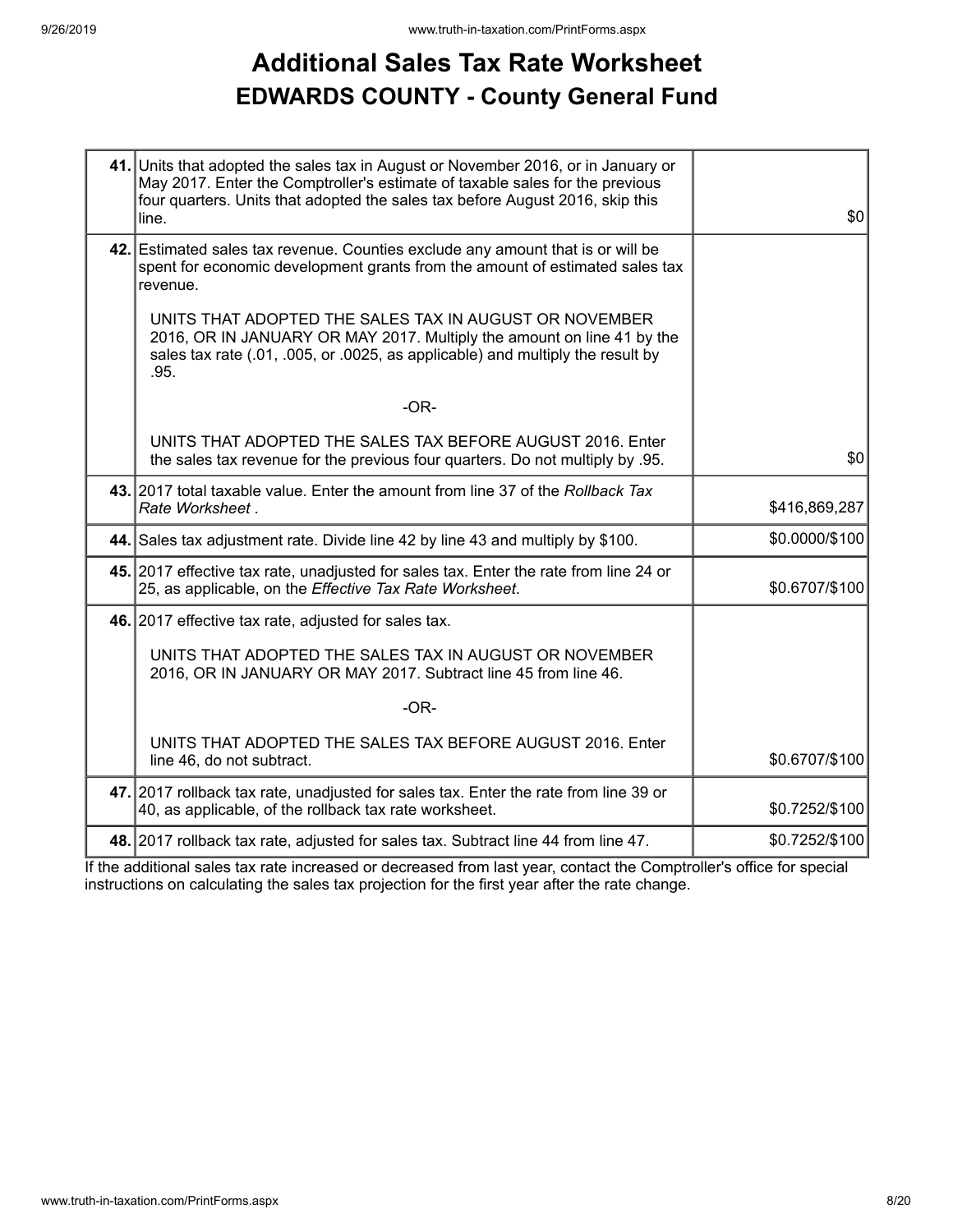### **Additional Rollback Protection for Pollution Control Worksheet EDWARDS COUNTY - County General Fund**

| 49. Certified expenses from TCEQ. Enter the amount certified in the determination<br>letter from TCEQ. The taxing unit shall provide its assessor with a copy of the<br>letter. See Part 3, the Rollback Rate, for more details. | 30             |
|----------------------------------------------------------------------------------------------------------------------------------------------------------------------------------------------------------------------------------|----------------|
| <b>50.</b> 2017 total taxable value. Enter the amount from line 37 of the Rollback Tax<br>Rate Worksheet.                                                                                                                        | \$416,869,287  |
| 51. Additional rate for pollution control. Divide line 49 by line 50 and multiply by 100.                                                                                                                                        | \$0.0000/\$100 |
| 52. 2017 rollback tax rate, adjusted for pollution control. Add line 51 to one of the<br>following lines (as applicable): line 39, line 40 (counties) or line 48 (units with<br>the additional sales tax).                       | \$0.7252/\$100 |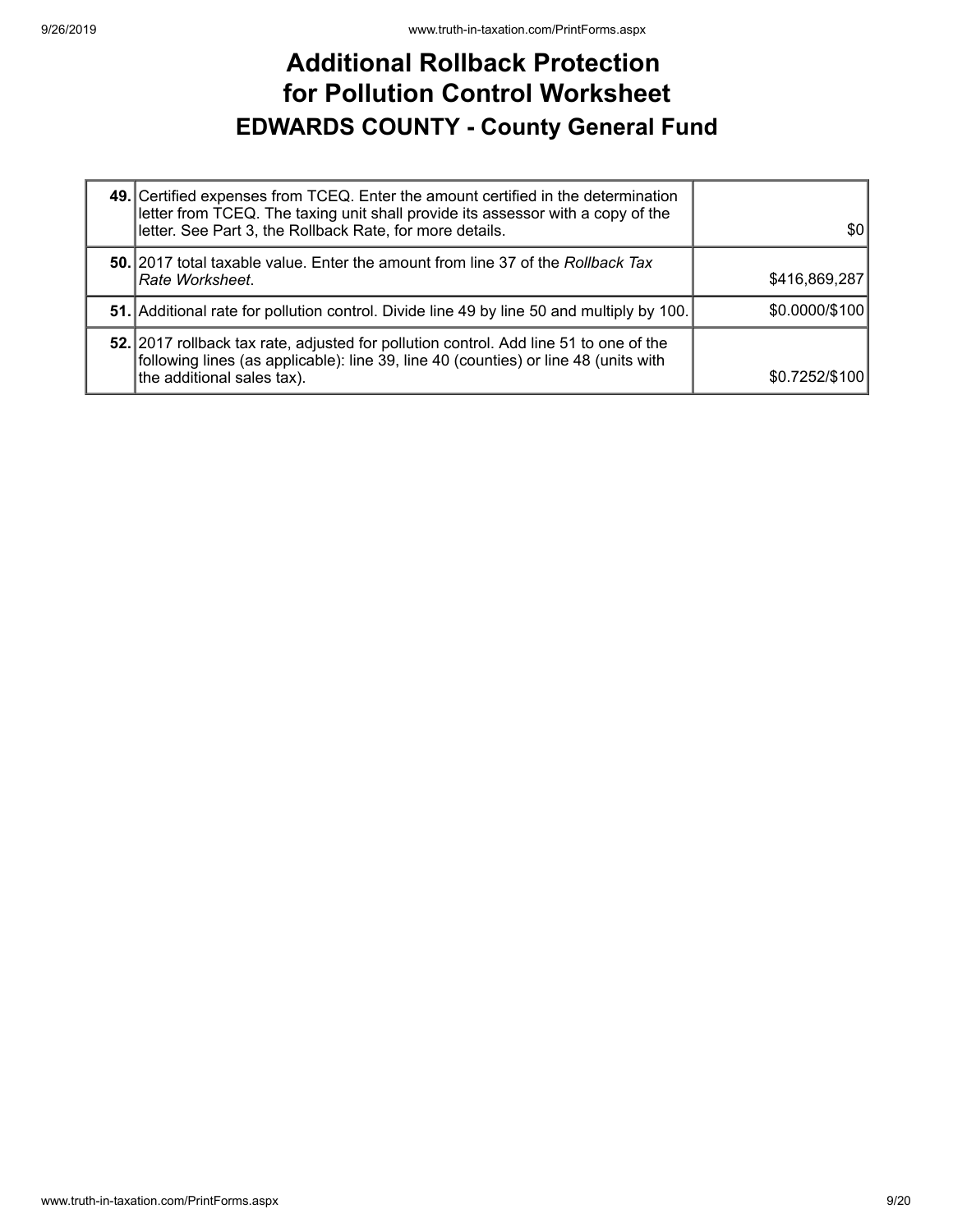#### **2017 Notice of Effective Tax Rate Worksheet for Calculation of Tax Increase/Decrease**

### **Entity Name:** EDWARDS COUNTY **Date:** 09/26/2019

|                                                                                 | <b>County General</b><br><b>Fund</b> | <b>LATERAL</b><br><b>ROAD</b> |
|---------------------------------------------------------------------------------|--------------------------------------|-------------------------------|
| 1.2016 taxable value, adjusted for court-ordered reductions.                    |                                      |                               |
| Enter line 6 of the Effective Tax Rate Worksheet.                               | \$401,426,778                        | \$404,113,834                 |
| 2.2016 total tax rate.                                                          |                                      |                               |
| Enter line 4 of the Effective Tax Rate Worksheet.                               | 0.557800                             | 0.119100                      |
| 3. Taxes refunded for years preceding tax year 2016.                            |                                      |                               |
| Enter line 13 of the Effective Tax Rate Worksheet.                              | \$5,384                              | \$1,197                       |
| 4. Last year's levy.                                                            |                                      |                               |
| Multiply Line 1 times Line 2 and divide by 100.                                 |                                      |                               |
| To the result, add Line 3.                                                      | \$2,244,543                          | \$482,497                     |
| 5.2017 total taxable value. Enter Line 19 of                                    |                                      |                               |
| the Effective Tax Rate Worksheet.                                               | \$416,869,287                        | \$415,293,166                 |
| 6.2017 effective tax rate.                                                      |                                      |                               |
| Enter line 24 of the Effective Tax Rate Worksheet or Line 47                    |                                      |                               |
| of the Additional Sales Tax Rate Worksheet.                                     | 0.670700                             | 0.000000                      |
| 7.2017 taxes if a tax rate equal to the effective tax rate is adopted.          |                                      |                               |
| Multiply Line 5 times Line 6 and divide by 100.                                 | \$2,795,942                          | \$0                           |
| <b>8.</b> Last year's total levy.                                               |                                      |                               |
| Sum of line 4 for all funds.                                                    | \$2,727,040                          |                               |
| 9.2017 total taxes if a tax rate equal to the effective tax rate is<br>adopted. |                                      |                               |
| Sum of line 7 for all funds.                                                    | \$2,795,942                          |                               |
| 10. Tax Increase (Decrease).                                                    |                                      |                               |
| Subtract Line 8 from Line 9.                                                    | \$68,902                             |                               |
|                                                                                 |                                      |                               |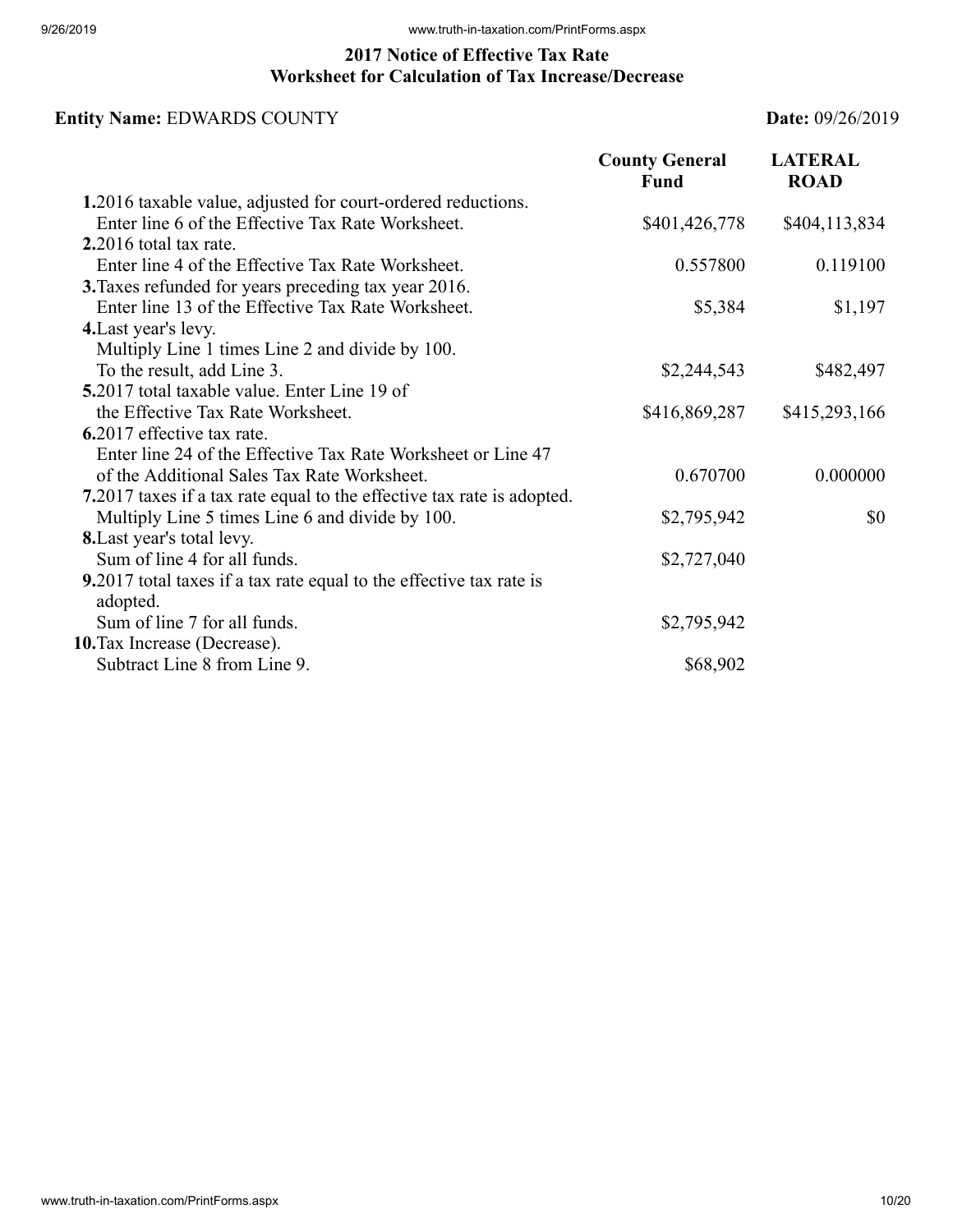# **2017 Effective Tax Rate Worksheet EDWARDS COUNTY - LATERAL ROAD**

See pages 13 to 16 for an explanation of the effective tax rate.

| tax roll today. Include any adjustments since last year's certification; exclude<br>Section 25.25(d) one-third over-appraisal corrections from these adjustments.<br>This total includes the taxable value of homesteads with tax ceilings (will deduct<br>in line 2) and the captured value for tax increment financing (will deduct taxes in<br>line $14$ ). <sup>1</sup>                                                                                                                                                                                                                                                                | \$404,113,834                                                                                                                                                                                                                                                                                                                                                                                                                                                                                                                                                |
|--------------------------------------------------------------------------------------------------------------------------------------------------------------------------------------------------------------------------------------------------------------------------------------------------------------------------------------------------------------------------------------------------------------------------------------------------------------------------------------------------------------------------------------------------------------------------------------------------------------------------------------------|--------------------------------------------------------------------------------------------------------------------------------------------------------------------------------------------------------------------------------------------------------------------------------------------------------------------------------------------------------------------------------------------------------------------------------------------------------------------------------------------------------------------------------------------------------------|
| total taxable value of homesteads with tax ceilings. These include the<br>homesteads of homeowners age 65 or older or disabled. Other units enter "0" If<br>your taxing units adopted the tax ceiling provision in 2016 or prior year for<br>homeowners age 65 or older or disabled, use this step. <sup>2</sup>                                                                                                                                                                                                                                                                                                                           | \$0                                                                                                                                                                                                                                                                                                                                                                                                                                                                                                                                                          |
|                                                                                                                                                                                                                                                                                                                                                                                                                                                                                                                                                                                                                                            | \$404,113,834                                                                                                                                                                                                                                                                                                                                                                                                                                                                                                                                                |
|                                                                                                                                                                                                                                                                                                                                                                                                                                                                                                                                                                                                                                            | \$0.119100/\$100                                                                                                                                                                                                                                                                                                                                                                                                                                                                                                                                             |
| 2016 appraised value.<br>A. Original 2016 ARB values:<br>\$404,113,834<br>B. 2016 values resulting from final court decisions:<br>$-$ \$404,113,834<br>C. 2016 value loss. Subtract B from A. <sup>3</sup>                                                                                                                                                                                                                                                                                                                                                                                                                                 | \$0                                                                                                                                                                                                                                                                                                                                                                                                                                                                                                                                                          |
| Add line 3 and line 5C.                                                                                                                                                                                                                                                                                                                                                                                                                                                                                                                                                                                                                    | \$404,113,834                                                                                                                                                                                                                                                                                                                                                                                                                                                                                                                                                |
| January 1, 2016. Enter the 2016 value of property in deannexed territory. <sup>4</sup>                                                                                                                                                                                                                                                                                                                                                                                                                                                                                                                                                     | \$0                                                                                                                                                                                                                                                                                                                                                                                                                                                                                                                                                          |
| 2016 taxable value lost because property first qualified for an exemption<br>in 2016. Note that lowering the amount or percentage of an existing exemption<br>does not create a new exemption or reduce taxable value. If the taxing unit<br>increased an original exemption, use the difference between the original<br>exempted amount and the increased exempted amount. Do not include value<br>lost due to freeport, "goods-in-transit" exemptions.<br>A. Absolute exemptions. Use 2016 market value:<br>\$124,531<br>B. Partial exemptions. 2017 exemption amount or<br>2017 percentage exemption times 2016 value:<br>$+$ \$285,300 | \$409,831                                                                                                                                                                                                                                                                                                                                                                                                                                                                                                                                                    |
|                                                                                                                                                                                                                                                                                                                                                                                                                                                                                                                                                                                                                                            | 1. 2016 total taxable value. Enter the amount of 2016 taxable value on the 2016<br>2. 2016 tax ceilings. Counties, Cities and Junior College Districts. Enter 2016<br>3. Preliminary 2016 adjusted taxable value. Subtract line 2 from line 1.<br>4. 2016 total adopted tax rate.<br>5. 2016 taxable value lost because court appeals of ARB decisions reduced<br>6. 2016 taxable value, adjusted for court-ordered reductions.<br>7. 2016 taxable value of property in territory the unit deannexed after<br>8.<br>C. Value loss. Add A and B. <sup>5</sup> |

1 Tex. Tax Code § 26.012(14)

2 Tex. Tax Code § 26.012(14)

3 Tex. Tax Code § 26.012(13)

4 Tex. Tax Code § 26.012(15)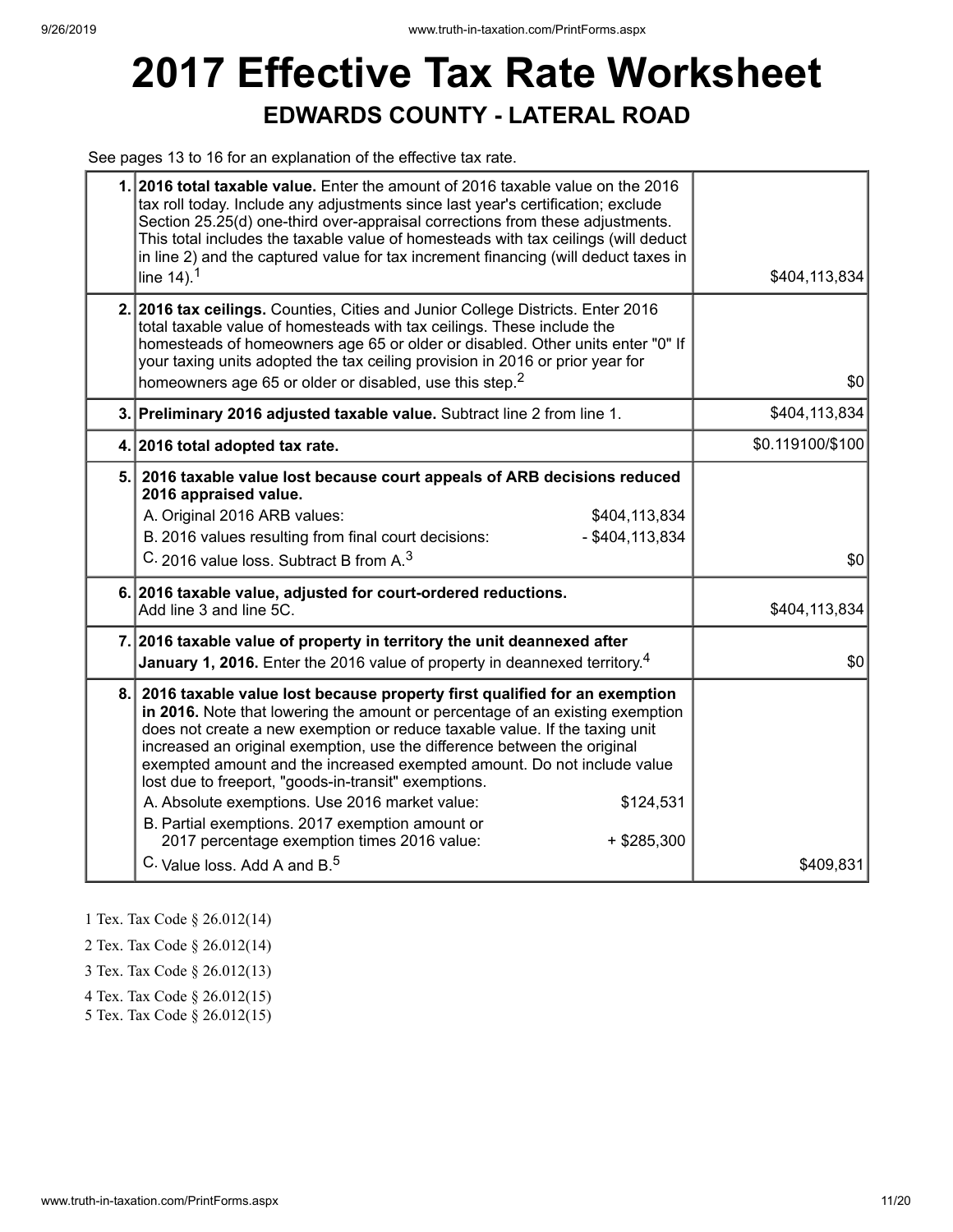### **2017 Effective Tax Rate Worksheet (continued) EDWARDS COUNTY - LATERAL ROAD**

| 9. | 2016 taxable value lost because property first qualified for agricultural<br>appraisal (1-d or 1-d-1), timber appraisal, recreational/scenic appraisal or<br>public access airport special appraisal in 2017. Use only those properties<br>that first qualified in 2017; do not use properties that qualified in 2016.<br>A. 2016 market value:<br>\$0<br>$-$ \$0<br>B. 2017 productivity or special appraised value:<br>C. Value loss. Subtract B from A. <sup>6</sup> | \$0           |
|----|-------------------------------------------------------------------------------------------------------------------------------------------------------------------------------------------------------------------------------------------------------------------------------------------------------------------------------------------------------------------------------------------------------------------------------------------------------------------------|---------------|
|    | 10. Total adjustments for lost value. Add lines 7, 8C and 9C.                                                                                                                                                                                                                                                                                                                                                                                                           | \$409,831     |
|    | 11. 2016 adjusted taxable value. Subtract line 10 from line 6.                                                                                                                                                                                                                                                                                                                                                                                                          | \$403,704,003 |
|    | 12. Adjusted 2016 taxes. Multiply line 4 by line 11 and divide by \$100.                                                                                                                                                                                                                                                                                                                                                                                                | \$480,811     |
|    | 13. Taxes refunded for years preceding tax year 2016. Enter the amount of<br>taxes refunded by the taxing unit for tax years preceding tax year 2016. Types<br>of refunds include court decisions, Tax Code § 25.25(b) and (c) corrections and<br>Tax Code § 31.11 payment errors. Do not include refunds for tax year 2016.<br>This line applies only to tax years preceding tax year 2016. $^7\,$                                                                     | \$1,197       |
|    | 14. Taxes in tax increment financing (TIF) for tax year 2016. Enter the amount of<br>taxes paid into the tax increment fund for a reinvestment zone as agreed by the<br>taxing unit. If the unit has no 2017 captured appraised value in Line 16D, enter<br>"0". <sup>8</sup>                                                                                                                                                                                           | \$0           |
|    | 15. Adjusted 2016 taxes with refunds and TIF adjustment. Add lines 12 and 13,<br>subtract line 14.9                                                                                                                                                                                                                                                                                                                                                                     | \$482,008     |
|    | 16. Total 2017 taxable value on the 2017 certified appraisal roll today. This<br>value includes only certified values and includes the total taxable value of<br>homesteads with tax ceilings (will deduct in line 18). These homesteads<br>includes homeowners age 65 or older or disabled. <sup>10</sup><br>A. Certified values only:<br>\$415,188,166<br>B. Counties: Include railroad rolling stock values<br>certified by the Comptroller's office:<br>$+$ \$0     |               |

6 Tex. Tax Code § 26.012(15)

7 Tex. Tax Code § 26.012(13)

8 Tex. Tax Code § 26.03(c)

9 Tex. Tax Code § 26.012(13)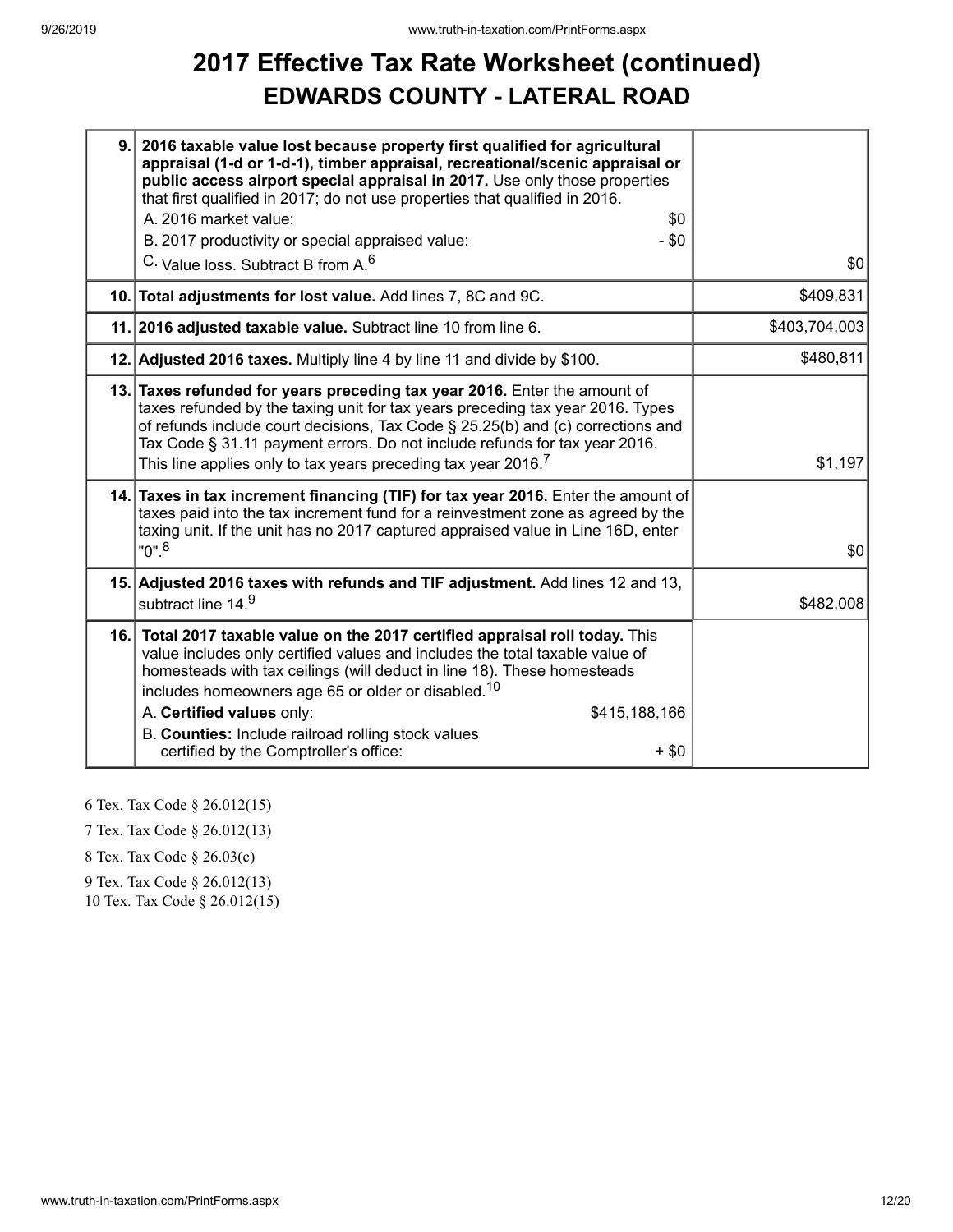## **2017 Effective Tax Rate Worksheet (continued) EDWARDS COUNTY - LATERAL ROAD**

| 16.<br>$\text{(cont.)}$ | C. Pollution control exemption: Deduct the value<br>of property exempted for the current tax year for<br>the first time as pollution control property:<br>D. Tax increment financing: Deduct the 2017<br>captured appraised value of property taxable by a<br>taxing unit in a tax increment financing zone for<br>which the 2017 taxes will be deposited into the<br>tax increment fund. Do not include any new<br>property value that will be included in line 21<br>below. <sup>11</sup><br>E. Total 2017 value. Add A and B, then subtract C<br>and D.                                                                                                                                                                                                                                                                                                                                                                                                                                                                                                                                                                                                                                                                                                    | $-$ \$0<br>$-$ \$0   | \$415,188,166 |
|-------------------------|---------------------------------------------------------------------------------------------------------------------------------------------------------------------------------------------------------------------------------------------------------------------------------------------------------------------------------------------------------------------------------------------------------------------------------------------------------------------------------------------------------------------------------------------------------------------------------------------------------------------------------------------------------------------------------------------------------------------------------------------------------------------------------------------------------------------------------------------------------------------------------------------------------------------------------------------------------------------------------------------------------------------------------------------------------------------------------------------------------------------------------------------------------------------------------------------------------------------------------------------------------------|----------------------|---------------|
| 17.                     | Total value of properties under protest or not included on certified<br>appraisal roll. <sup>12</sup><br>A. 2017 taxable value of properties under protest.<br>The chief appraiser certifies a list of properties still<br>under ARB protest. The list shows the appraisal<br>district's value and the taxpayer's claimed value, if<br>any or an estimate of the value if the taxpayer<br>wins. For each of the properties under protest,<br>use the lowest of these values. Enter the total<br>value. <sup>13</sup><br>B. 2017 value of properties not under protest or<br>included on certified appraisal roll. The chief<br>appraiser gives taxing units a list of those taxable<br>properties that the chief appraiser knows about<br>but are not included at appraisal roll certification.<br>These properties also are not on the list of<br>properties that are still under protest. On this list<br>of properties, the chief appraiser includes the<br>market value, appraised value and exemptions for<br>the preceding year and a reasonable estimate of<br>the market value, appraised value and<br>exemptions for the current year. Use the lower<br>market, appraised or taxable value (as<br>appropriate). Enter the total value. <sup>14</sup> | \$105,000<br>$+$ \$0 |               |

- 11 Tex. Tax Code § 26.03(c)
- 12 Tex. Tax Code § 26.01(c)

13 Tex. Tax Code § 26.04 and 26.041

14 Tex. Tax Code § 26.04 and 26.041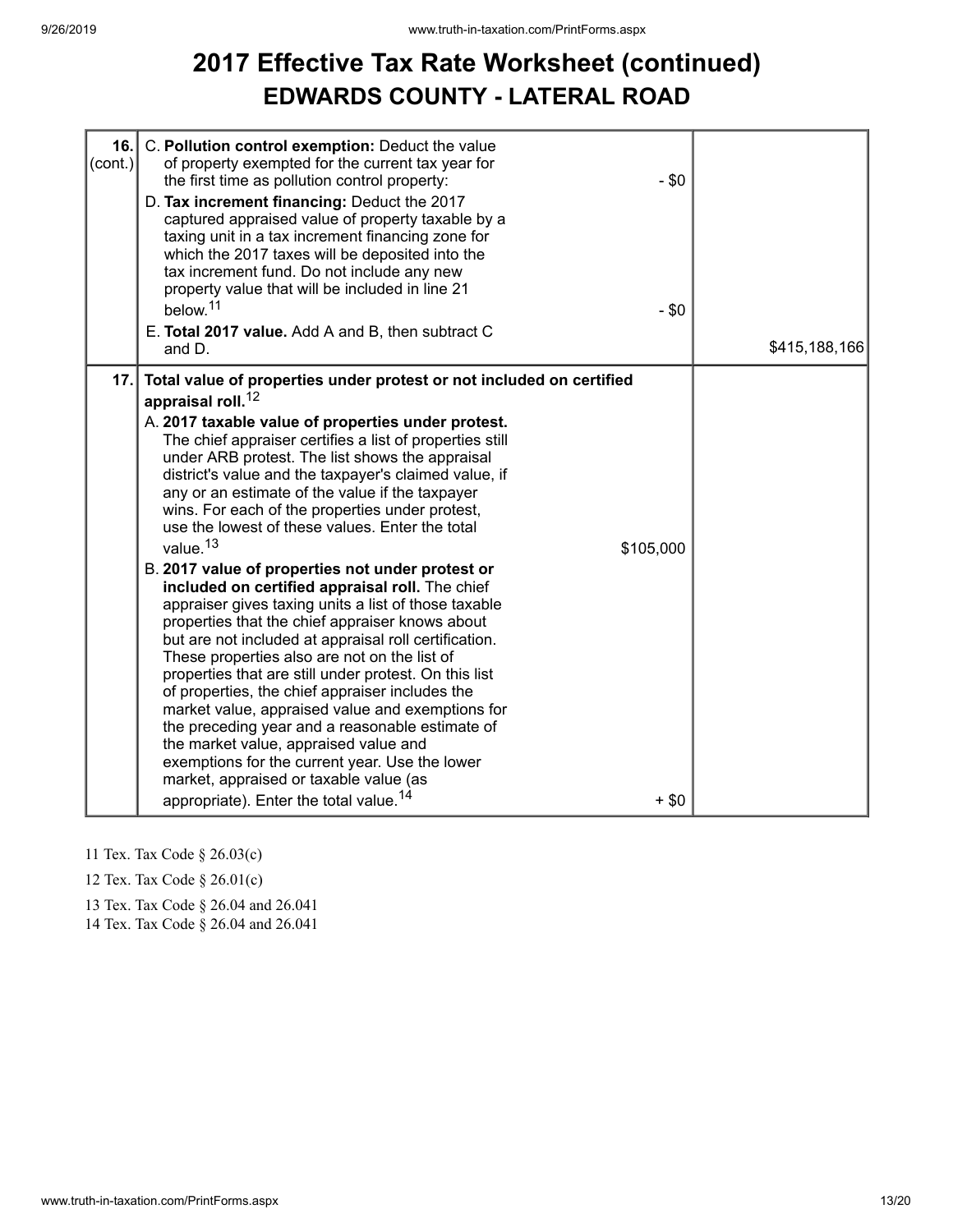### **2017 Effective Tax Rate Worksheet (continued) EDWARDS COUNTY - LATERAL ROAD**

| $ cont.$ ) | 17. C. Total value under protest or not certified. Add<br>A and B.                                                                                                                                                                                                                                                                                                                                                                                                                                                                                                                                                                             | \$105,000      |
|------------|------------------------------------------------------------------------------------------------------------------------------------------------------------------------------------------------------------------------------------------------------------------------------------------------------------------------------------------------------------------------------------------------------------------------------------------------------------------------------------------------------------------------------------------------------------------------------------------------------------------------------------------------|----------------|
|            | 18. 2017 tax ceilings. Counties, cities and junior colleges enter 2017 total taxable<br>value of homesteads with tax ceilings. These include the homesteads of<br>homeowners age 65 or older or disabled. Other taxing units enter "0". If your<br>taxing units adopted the tax ceiling provision in 2016 or prior year for<br>homeowners age 65 or older or disabled, use this step. <sup>15</sup>                                                                                                                                                                                                                                            | \$0            |
|            | 19. 2017 total taxable value. Add lines 16E and 17C. Subtract line 18.                                                                                                                                                                                                                                                                                                                                                                                                                                                                                                                                                                         | \$415,293,166  |
|            | 20. Total 2017 taxable value of properties in territory annexed after January<br>1, 2008. Include both real and personal property. Enter the 2017 value of<br>property in territory annexed. <sup>16</sup>                                                                                                                                                                                                                                                                                                                                                                                                                                     | \$0            |
|            | 21. Total 2017 taxable value of new improvements and new personal property<br>located in new improvements. New means the item was not on the appraisal<br>roll in 2016. An improvement is a building, structure, fixture or fence erected on<br>or affixed to land. New additions to existing improvements may be included if<br>the appraised value can be determined. New personal property in a new<br>improvement must have been brought into the taxing unit after January 1, 2016<br>and be located in a new improvement. New improvements do include property<br>on which a tax abatement agreement has expired for 2017. <sup>17</sup> | \$10,280,132   |
|            | 22. Total adjustments to the 2017 taxable value. Add lines 20 and 21.                                                                                                                                                                                                                                                                                                                                                                                                                                                                                                                                                                          | \$10,280,132   |
|            | 23. 2017 adjusted taxable value. Subtract line 22 from line 19.                                                                                                                                                                                                                                                                                                                                                                                                                                                                                                                                                                                | \$405,013,034  |
|            | 24. 2017 effective tax rate. Divide line 15 by line 23 and multiply by \$100. <sup>18</sup>                                                                                                                                                                                                                                                                                                                                                                                                                                                                                                                                                    | \$0.1190/\$100 |
|            | 25. COUNTIES ONLY. Add together the effective tax rates for each type of tax the<br>county levies. The total is the 2017 county effective tax rate. <sup>19</sup>                                                                                                                                                                                                                                                                                                                                                                                                                                                                              |                |
|            | <b>Fund Name</b><br><b>Tax Rate</b><br>${fields.1}$<br>${fields2}$                                                                                                                                                                                                                                                                                                                                                                                                                                                                                                                                                                             | \$0.6707/\$100 |

15 Tex. Tax Code § 26.012(6)

16 Tex. Tax Code § 26.012(17)

17 Tex. Tax Code § 26.012(17)

18 Tex. Tax Code § 26.04(c)

19 Tex. Tax Code § 26.04(d)

A county, city or hospital district that adopted the additional sales tax in November 2016 or in May 2017 must adjust its effective tax rate. *The Additional Sales Tax Rate Worksheet* on page 39 sets out this adjustment. Do not forget to complete the *Additional Sales Tax Rate Worksheet* if the taxing unit adopted the additional sales tax on these dates.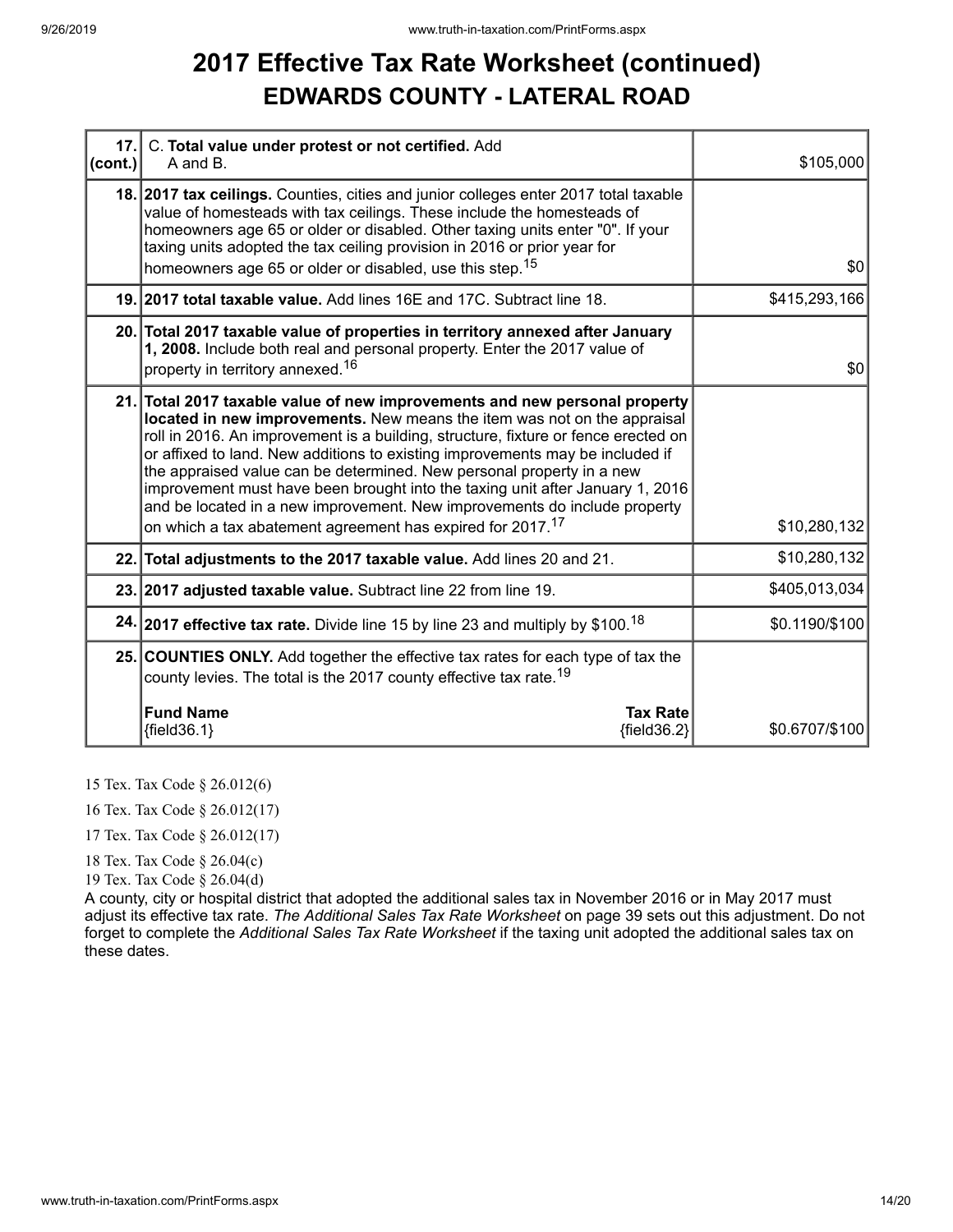# **2017 Rollback Tax Rate Worksheet EDWARDS COUNTY - LATERAL ROAD**

See pages 17 to 21 for an explanation of the rollback tax rate.

|      | 26. 2016 maintenance and operations (M&O) tax rate.                                                                                                                                                                                                                                                                                                                                                                                                                                                                                                                                                                                                                                                                                                                                                                                                                                                                                                                                                                                                                                                                                                                                                                                                                                                                                                                          | \$0.119100/\$100 |
|------|------------------------------------------------------------------------------------------------------------------------------------------------------------------------------------------------------------------------------------------------------------------------------------------------------------------------------------------------------------------------------------------------------------------------------------------------------------------------------------------------------------------------------------------------------------------------------------------------------------------------------------------------------------------------------------------------------------------------------------------------------------------------------------------------------------------------------------------------------------------------------------------------------------------------------------------------------------------------------------------------------------------------------------------------------------------------------------------------------------------------------------------------------------------------------------------------------------------------------------------------------------------------------------------------------------------------------------------------------------------------------|------------------|
|      | 27. 2016 adjusted taxable value. Enter the amount from line 11.                                                                                                                                                                                                                                                                                                                                                                                                                                                                                                                                                                                                                                                                                                                                                                                                                                                                                                                                                                                                                                                                                                                                                                                                                                                                                                              | \$403,704,003    |
| 28.1 | 2016 M&O taxes.<br>\$480,811<br>A. Multiply line 26 by line 27 and divide by \$100.<br>B. Cities, counties and hospital districts with<br>additional sales tax: Amount of additional sales<br>tax collected and spent on M&O expenses in<br>2016. Enter amount from full year's sales tax<br>revenue spent for M&O in 2016 fiscal year, if any.<br>Other units, enter "0." Counties exclude any<br>amount that was spent for economic development<br>grants from the amount of sales tax spent.<br>$+$ \$0<br>C. Counties: Enter the amount for the state criminal<br>justice mandate. If second or later year, the<br>amount is for increased cost above last year's<br>amount. Other units, enter "0."<br>$+$ \$0<br>D. Transferring function: If discontinuing all of a<br>department, function or activity and transferring it<br>to another unit by written contract, enter the<br>amount spent by the unit discontinuing the<br>function in the 12 months preceding the month of<br>this calculation. If the unit did not operate this<br>function for this 12-month period, use the amount<br>spent in the last full fiscal year in which the unit<br>operated the function. The unit discontinuing the<br>function will subtract this amount in H below. The<br>unit receiving the function will add this amount in<br>H below. Other units, enter "0."<br>$+/-$ \$0 |                  |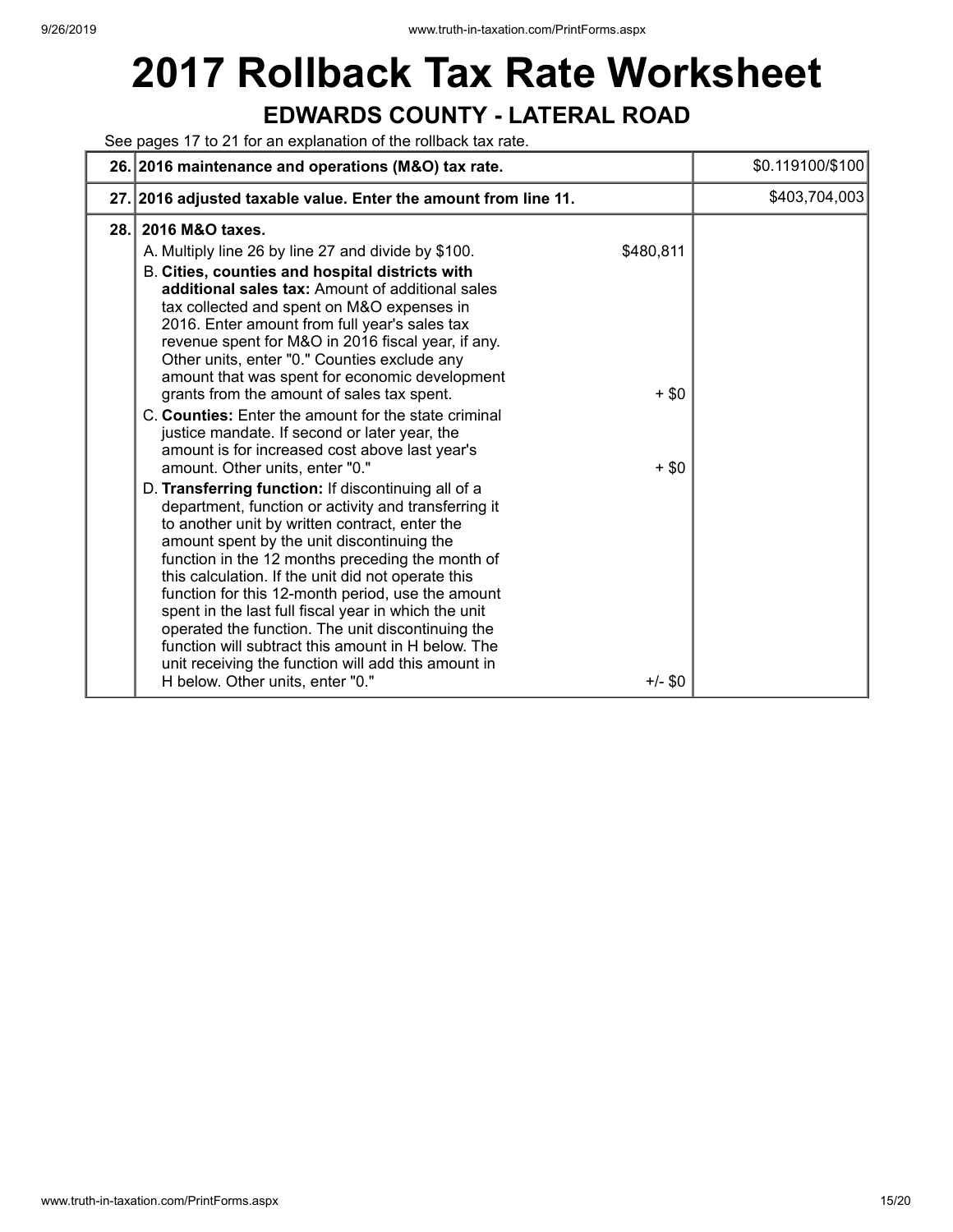### **2017 Rollback Tax Rate Worksheet (continued) EDWARDS COUNTY - LATERAL ROAD**

| 28.<br>(cont.) | E. Taxes refunded for years preceding tax year<br>2016: Enter the amount of M&O taxes refunded<br>during the last budget year for tax years                                                                                                                                   |         |                |
|----------------|-------------------------------------------------------------------------------------------------------------------------------------------------------------------------------------------------------------------------------------------------------------------------------|---------|----------------|
|                | preceding tax year 2016. Types of refunds<br>include court decisions, Section 25.25(b) and (c)<br>corrections and Section 31.11 payment errors.<br>Do not include refunds for tax year 2016. This<br>line applies only to tax years preceding tax year<br>2016.<br>$+ $1,193$ |         |                |
|                | F. Enhanced indigent health care expenditures:<br>Enter the increased amount for the current year's<br>enhanced indigent health care expenditures<br>above the preceding tax year's enhanced<br>indigent health care expenditures, less any state<br>assistance.              | $+$ \$0 |                |
|                | G. Taxes in tax increment financing (TIF): Enter<br>the amount of taxes paid into the tax increment<br>fund for a reinvestment zone as agreed by the<br>taxing unit. If the unit has no 2017 captured<br>appraised value in Line 16D, enter "0."                              | $-$ \$0 |                |
|                | H. Adjusted M&O Taxes. Add A, B, C, E and F. For<br>unit with D, subtract if discontinuing function and<br>add if receiving function. Subtract G.                                                                                                                             |         | \$482,004      |
|                | 29. 2017 adjusted taxable value.<br>Enter line 23 from the Effective Tax Rate Worksheet.                                                                                                                                                                                      |         | \$405,013,034  |
|                | 30. 2017 effective maintenance and operations rate.<br>Divide line 28H by line 29 and multiply by \$100.                                                                                                                                                                      |         | \$0.1190/\$100 |
|                | 31. 2017 rollback maintenance and operation rate.<br>Multiply line 30 by 1.08. (See lines 49 to 52 for additional rate for pollution<br>control expenses.                                                                                                                     |         | \$0.1285/\$100 |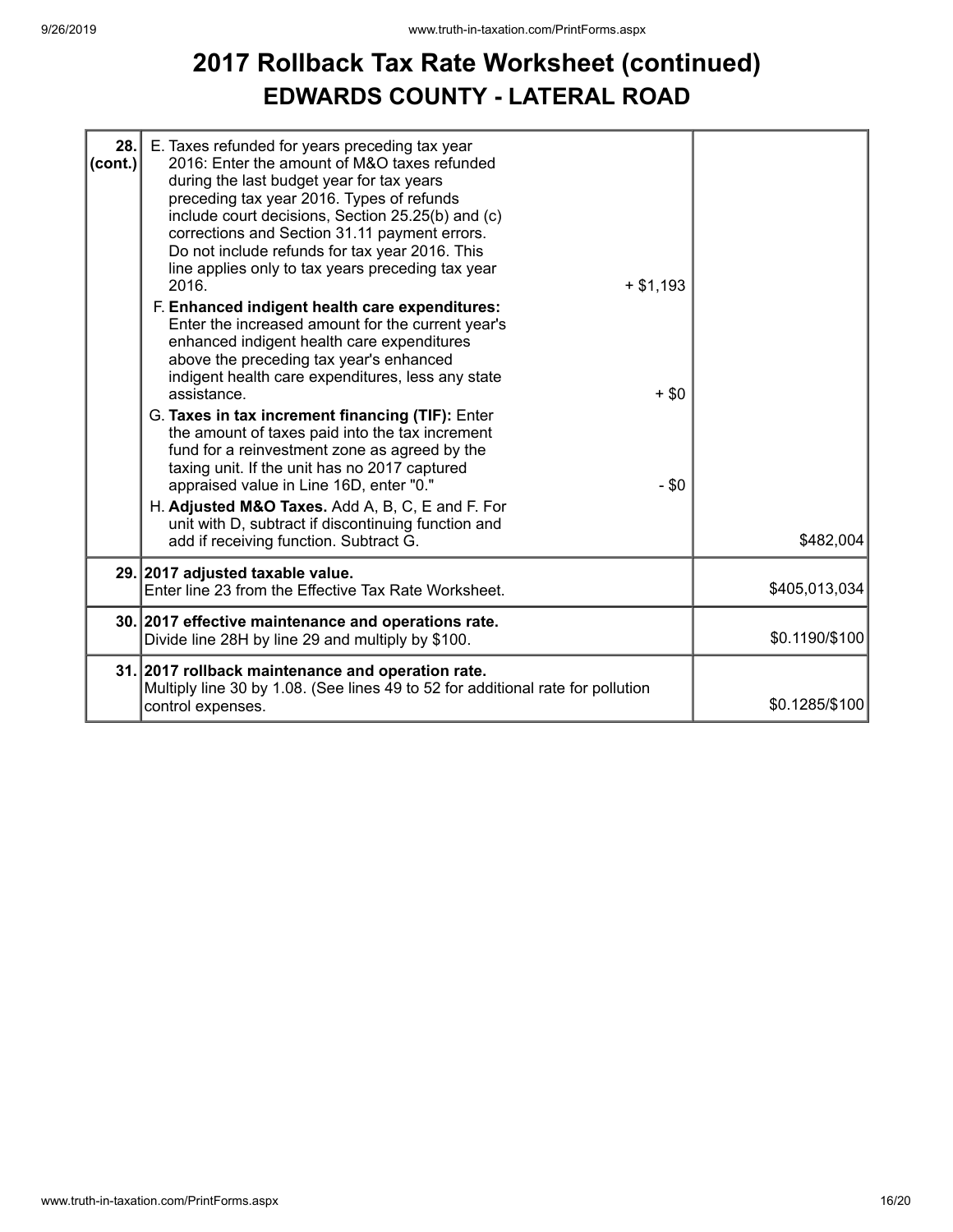### **2017 Rollback Tax Rate Worksheet (continued) EDWARDS COUNTY - LATERAL ROAD**

| 32. | Total 2017 debt to be paid with property taxes and additional sales tax                                                                           |                |
|-----|---------------------------------------------------------------------------------------------------------------------------------------------------|----------------|
|     | revenue.<br>"Debt" means the interest and principal that will be paid on debts that:                                                              |                |
|     | (1) are paid by property taxes,                                                                                                                   |                |
|     | (2) are secured by property taxes,                                                                                                                |                |
|     | (3) are scheduled for payment over a period longer than one year and                                                                              |                |
|     | (4) are not classified in the unit's budget as M&O expenses.                                                                                      |                |
|     | A: Debt also includes contractual payments to other<br>taxing units that have incurred debts on behalf of this                                    |                |
|     | taxing unit, if those debts meet the four conditions                                                                                              |                |
|     | above. Include only amounts that will be paid from                                                                                                |                |
|     | property tax revenue. Do not include appraisal                                                                                                    |                |
|     | district budget payments. List the debt in Schedule                                                                                               |                |
|     | B: Debt Service.<br>\$0                                                                                                                           |                |
|     | B: Subtract unencumbered fund amount used to<br>reduce total debt.                                                                                |                |
|     | -\$0<br>$-$0$                                                                                                                                     |                |
|     | C: Subtract amount paid from other resources.<br>D: Adjusted debt. Subtract B and C from A.                                                       |                |
|     |                                                                                                                                                   | \$0            |
|     |                                                                                                                                                   |                |
|     | 33. Certified 2016 excess debt collections. Enter the amount certified by the                                                                     |                |
|     | collector.                                                                                                                                        | \$0            |
|     | 34. Adjusted 2017 debt. Subtract line 33 from line 32.                                                                                            | \$0            |
|     | 35. Certified 2017 anticipated collection rate. Enter the rate certified by the                                                                   |                |
|     | collector. If the rate is 100 percent or greater, enter 100 percent.                                                                              | 96.000000%     |
|     | 36. 2017 debt adjusted for collections. Divide line 34 by line 35.                                                                                | \$0            |
|     | 37. 2017 total taxable value. Enter the amount on line 19.                                                                                        | \$415,293,166  |
|     | 38. 2017 debt tax rate. Divide line 36 by line 37 and multiply by \$100.                                                                          | \$0.0000/\$100 |
|     | 39. 2017 rollback tax rate. Add lines 31 and 38.                                                                                                  | \$0.1285/\$100 |
|     | 40. COUNTIES ONLY. Add together the rollback tax rates for each type of tax the<br>county levies. The total is the 2017 county rollback tax rate. |                |
|     |                                                                                                                                                   |                |
|     | <b>Fund Name</b><br><b>Tax Rate</b><br>${fields2}$<br>${fields 5.1}$                                                                              | \$0.7252/\$100 |

A taxing unit that adopted the additional sales tax must complete the lines for the *Additional Sales Tax Rate*. A taxing unit seeking additional rollback protection for pollution control expenses completes the *Additional Rollback Protection for Pollution Control*.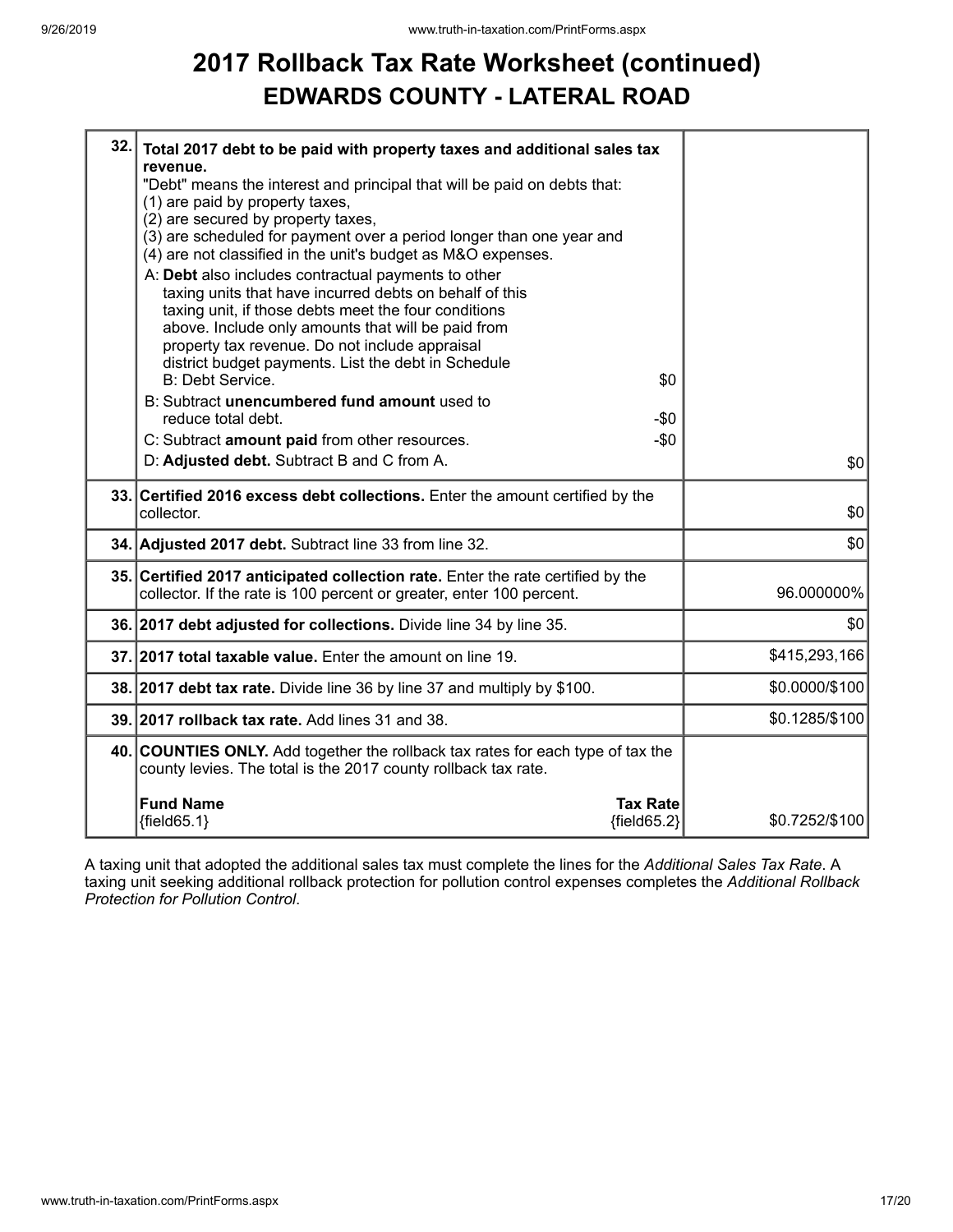## **Additional Sales Tax Rate Worksheet EDWARDS COUNTY - LATERAL ROAD**

| 41. Units that adopted the sales tax in August or November 2016, or in January or<br>May 2017. Enter the Comptroller's estimate of taxable sales for the previous<br>four quarters. Units that adopted the sales tax before August 2016, skip this<br>line. | \$0            |
|-------------------------------------------------------------------------------------------------------------------------------------------------------------------------------------------------------------------------------------------------------------|----------------|
| 42. Estimated sales tax revenue. Counties exclude any amount that is or will be<br>spent for economic development grants from the amount of estimated sales tax<br>revenue.                                                                                 |                |
| UNITS THAT ADOPTED THE SALES TAX IN AUGUST OR NOVEMBER<br>2016, OR IN JANUARY OR MAY 2017. Multiply the amount on line 41 by the<br>sales tax rate (.01, .005, or .0025, as applicable) and multiply the result by<br>.95.                                  |                |
| $-OR-$                                                                                                                                                                                                                                                      |                |
| UNITS THAT ADOPTED THE SALES TAX BEFORE AUGUST 2016. Enter<br>the sales tax revenue for the previous four quarters. Do not multiply by .95.                                                                                                                 | \$0            |
| 43. 2017 total taxable value. Enter the amount from line 37 of the Rollback Tax<br>Rate Worksheet.                                                                                                                                                          | \$415,293,166  |
| 44. Sales tax adjustment rate. Divide line 42 by line 43 and multiply by \$100.                                                                                                                                                                             | \$0.0000/\$100 |
| 45. 2017 effective tax rate, unadjusted for sales tax. Enter the rate from line 24 or<br>25, as applicable, on the Effective Tax Rate Worksheet.                                                                                                            | \$0.6707/\$100 |
| 46. 2017 effective tax rate, adjusted for sales tax.                                                                                                                                                                                                        |                |
| UNITS THAT ADOPTED THE SALES TAX IN AUGUST OR NOVEMBER<br>2016, OR IN JANUARY OR MAY 2017. Subtract line 45 from line 46.                                                                                                                                   |                |
| $-OR-$                                                                                                                                                                                                                                                      |                |
| UNITS THAT ADOPTED THE SALES TAX BEFORE AUGUST 2016. Enter<br>line 46, do not subtract.                                                                                                                                                                     | \$0.6707/\$100 |
| 47. 2017 rollback tax rate, unadjusted for sales tax. Enter the rate from line 39 or<br>40, as applicable, of the rollback tax rate worksheet.                                                                                                              | \$0.7252/\$100 |
| 48. 2017 rollback tax rate, adjusted for sales tax. Subtract line 44 from line 47.                                                                                                                                                                          | \$0.7252/\$100 |

If the additional sales tax rate increased or decreased from last year, contact the Comptroller's office for special instructions on calculating the sales tax projection for the first year after the rate change.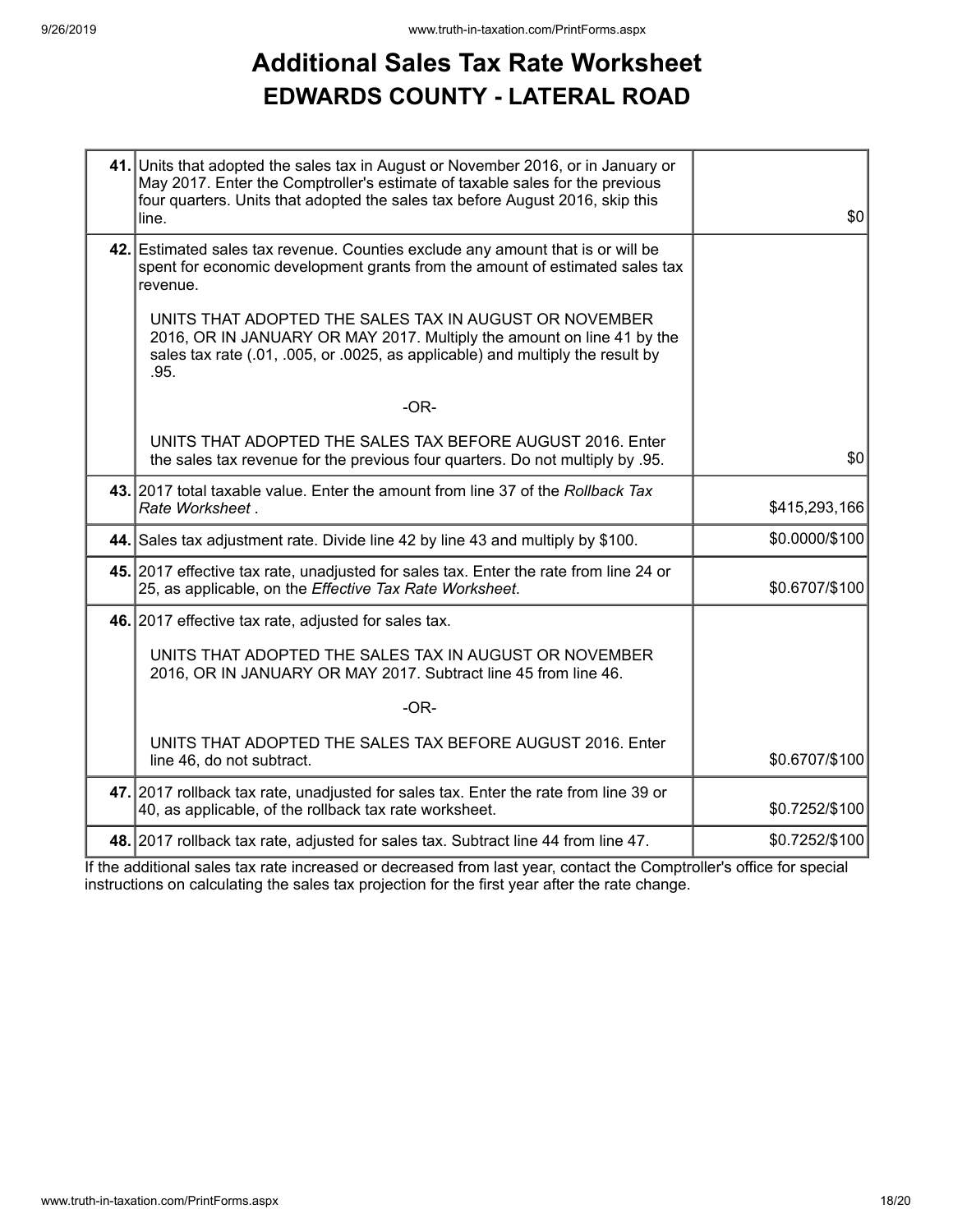### **Additional Rollback Protection for Pollution Control Worksheet EDWARDS COUNTY - LATERAL ROAD**

| 49. Certified expenses from TCEQ. Enter the amount certified in the determination<br>letter from TCEQ. The taxing unit shall provide its assessor with a copy of the<br>letter. See Part 3, the Rollback Rate, for more details. | \$0            |
|----------------------------------------------------------------------------------------------------------------------------------------------------------------------------------------------------------------------------------|----------------|
| 50. 2017 total taxable value. Enter the amount from line 37 of the Rollback Tax<br>Rate Worksheet.                                                                                                                               | \$415,293,166  |
| 51. Additional rate for pollution control. Divide line 49 by line 50 and multiply by 100.                                                                                                                                        | \$0.0000/\$100 |
| 52. 2017 rollback tax rate, adjusted for pollution control. Add line 51 to one of the<br>following lines (as applicable): line 39, line 40 (counties) or line 48 (units with<br>the additional sales tax).                       | \$0.7252/\$100 |